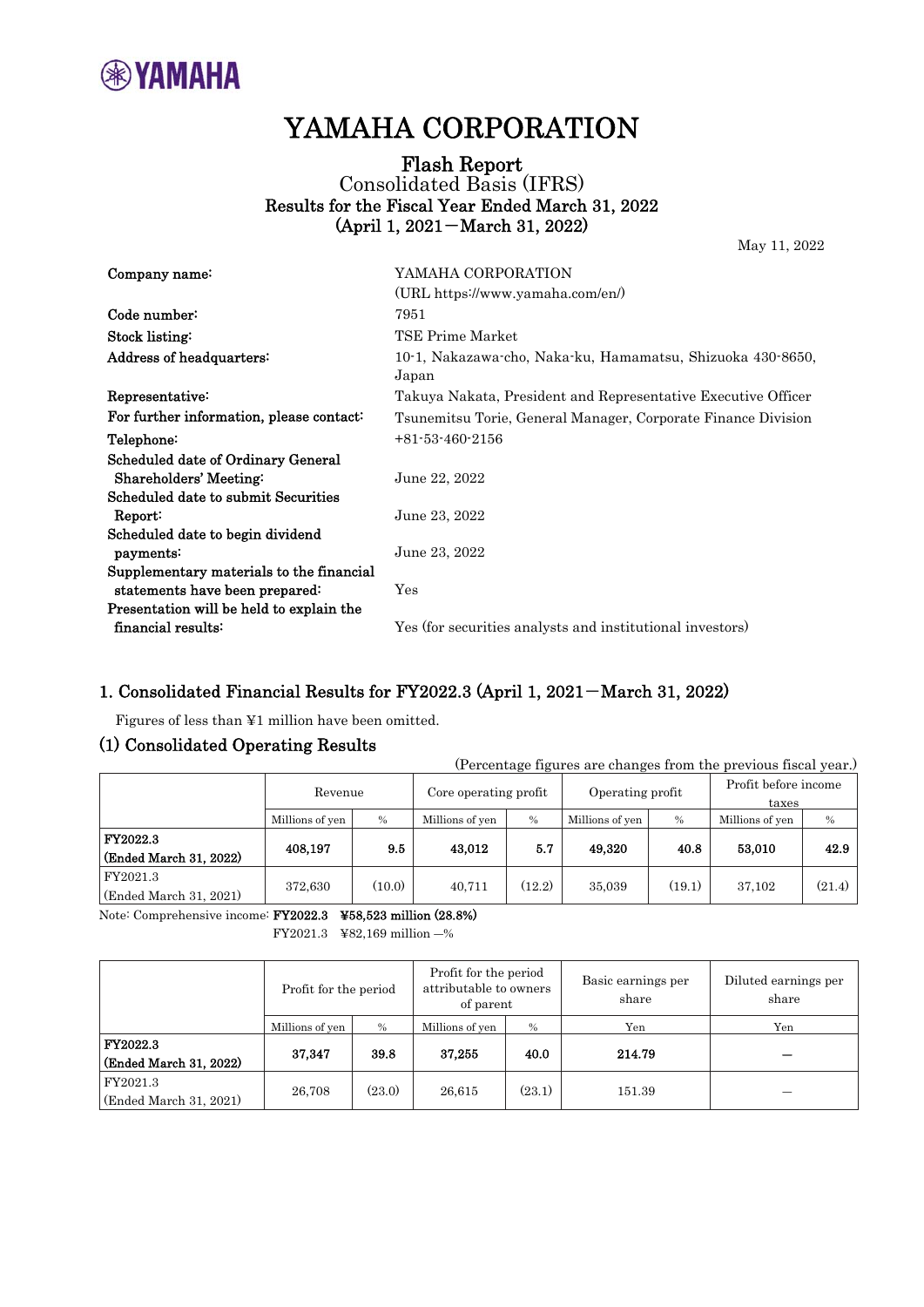|                        | Profit ratio for the<br>period to the share<br>attributable to owners<br>of parent | Profit ratio<br>before income taxes<br>to total assets | Core operating profit<br>ratio to revenue |  |
|------------------------|------------------------------------------------------------------------------------|--------------------------------------------------------|-------------------------------------------|--|
|                        | $\frac{0}{0}$                                                                      | $\%$                                                   | %                                         |  |
| <b>FY2022.3</b>        |                                                                                    |                                                        |                                           |  |
| (Ended March 31, 2022) | 9.2                                                                                | 9.3                                                    | 10.5                                      |  |
| FY2021.3               |                                                                                    |                                                        |                                           |  |
| (Ended March 31, 2021) | 7.4                                                                                | 7.2                                                    | 10.9                                      |  |

(For reference) Share of profit of associates accounted for using the equity method: FY2022.3 ¥― million

FY2021.3 ¥― million

# (2) Consolidated Financial Position

|                                    | Total assets    | Total equity    | Equity<br>attributable to<br>owners of<br>parent | Equity ratio<br>attributable to<br>owners of parent | Equity per share<br>attributable to<br>owners of parent |
|------------------------------------|-----------------|-----------------|--------------------------------------------------|-----------------------------------------------------|---------------------------------------------------------|
|                                    | Millions of yen | Millions of yen | Millions of yen                                  | $\%$                                                | Yen                                                     |
| FY2022.3<br>(As of March 31, 2022) | 580,927         | 415,927         | 414,773                                          | 71.4                                                | 2,417.89                                                |
| FY2021.3<br>(As of March 31, 2021) | 557,616         | 396.949         | 395,958                                          | 71.0                                                | 2,252.34                                                |

# (3) Consolidated Cash Flows

|                        | Cash flows from<br>operating activities | Cash flows from<br>investing activities | Cash flows from<br>financing activities | Cash and cash<br>equivalents<br>at end of period |  |
|------------------------|-----------------------------------------|-----------------------------------------|-----------------------------------------|--------------------------------------------------|--|
|                        | Millions of yen                         | Millions of yen                         | Millions of yen                         | Millions of yen                                  |  |
| FY2022.3               |                                         |                                         |                                         |                                                  |  |
| (Ended March 31, 2022) | 36,016                                  | 43,707                                  | (44, 426)                               | 172.495                                          |  |
| FY2021.3               |                                         |                                         |                                         |                                                  |  |
| (Ended March 31, 2021) | 58,225                                  | (5.785)                                 | (20, 602)                               | 129,345                                          |  |

# 2. Dividends

|                        |         |                                                                              | Annual dividends | Total | Consolidated | Consolidated<br>payout ratio          |      |                                        |
|------------------------|---------|------------------------------------------------------------------------------|------------------|-------|--------------|---------------------------------------|------|----------------------------------------|
|                        | quarter | End of first End of second End of third End of fiscal Full fiscal<br>quarter | quarter          | year  | year         | dividends<br>payout ratio<br>(annual) |      | attributable to<br>owners of<br>parent |
|                        | Yen     | Yen                                                                          | Yen              | Yen   | Yen          | Millions of yen                       | $\%$ | $\%$                                   |
| FY2021.3               |         | 33.00                                                                        |                  | 33.00 | 66.00        | 11,602                                | 43.6 | 3.2                                    |
| FY2022.3               |         | 33.00                                                                        |                  | 33.00 | 66.00        | 11,361                                | 30.7 | 2.8                                    |
| FY2023.3<br>(Forecast) |         | 33.00                                                                        |                  | 33.00 | 66.00        |                                       | 30.2 |                                        |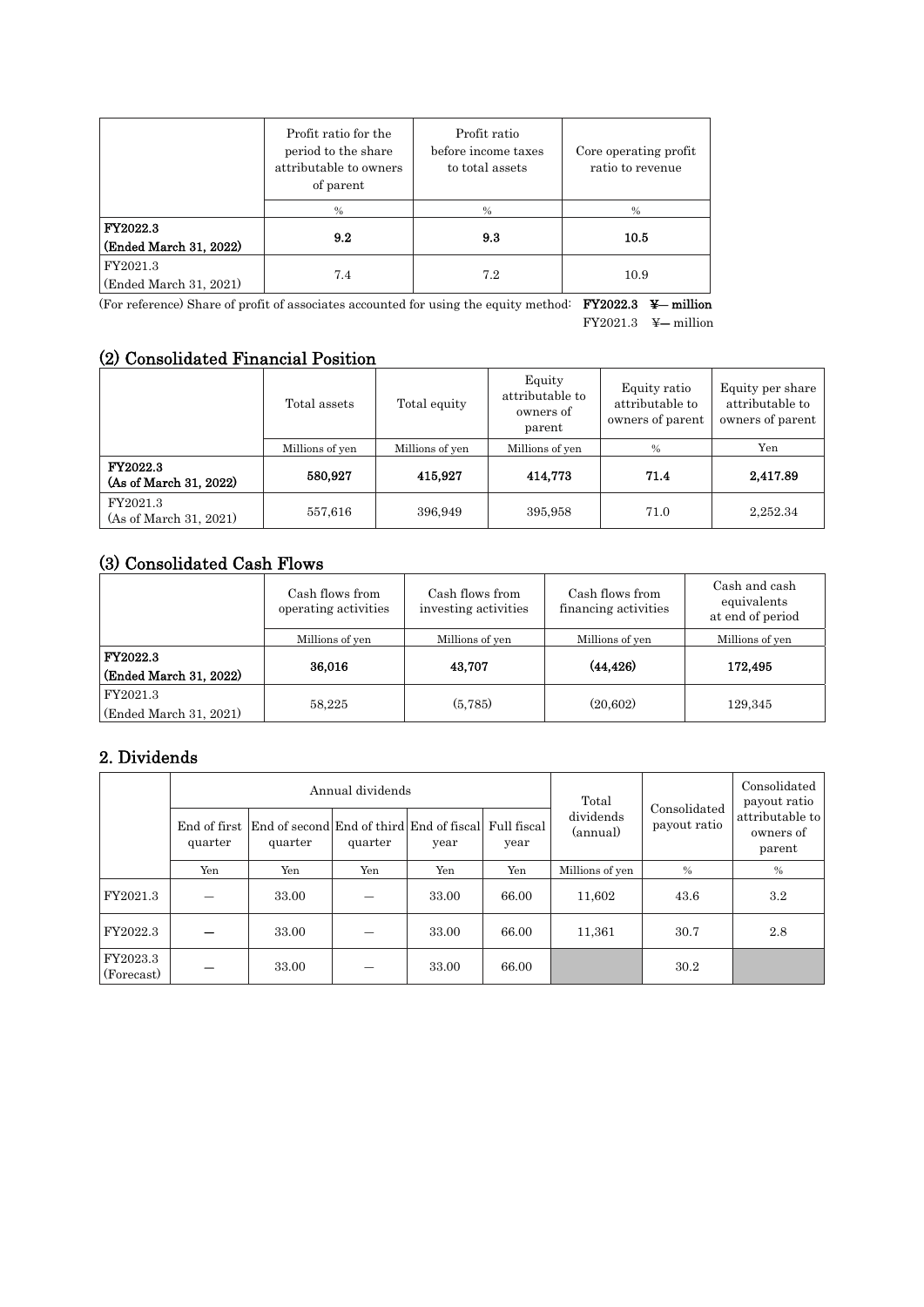### 3. Consolidated Financial Forecasts for FY2023.3 (April 1, 2022–March 31, 2023)

|          | Revenue         |      | Core operating profit |      | Operating profit |      |  |
|----------|-----------------|------|-----------------------|------|------------------|------|--|
|          | Millions of yen | $\%$ | Millions of yen       | $\%$ | Millions of yen  | $\%$ |  |
| FY2023.3 | 440,000         | 7.8  | 50,000                | 16.2 | 50,000           |      |  |

|                 | Profit before income taxes |               | Profit for the period<br>attributable to owners of<br>parent |      | Basic earnings per share |
|-----------------|----------------------------|---------------|--------------------------------------------------------------|------|--------------------------|
|                 | Millions of yen            | $\frac{0}{0}$ | Millions of yen                                              | $\%$ | Yen                      |
| <b>FY2023.3</b> | 52,000                     | (1.9)         | 37.500                                                       | 0.7  | 218.60                   |

\* Core operating profit corresponds to operating profit under Japanese GAAP and is calculated by subtracting selling, general and administrative expenses from gross profit.

### Footnote

- (1) Changes in the state of material subsidiaries during the period (Changes regarding significant subsidiaries accompanying changes in the scope of consolidation): None Newly included: — <br> Excluded: — <br> Excluded: —
- (2) Changes in accounting policies and changes in accounting estimates
	- (a) Changes in accounting policies required by IFRS: None
	- (b) Changes other than those in (a) above: None
	- (c) Changes in accounting estimates: None
- (3) Number of shares outstanding (common shares)

| (a) Number of shares<br>outstanding at the<br>end of the period<br>(including treasury)<br>shares) | FY2022.3 | 187,300,000 shares | FY2021.3 | 191,555,025 shares |
|----------------------------------------------------------------------------------------------------|----------|--------------------|----------|--------------------|
| (b) Number of treasury<br>shares at the end of<br>the period                                       | FY2022.3 | 15,756,795 shares  | FY2021.3 | 15,756,254 shares  |
| (c) Average number of<br>shares outstanding<br>during the period<br>(cumulative period)            | FY2022.3 | 173,446,839 shares | FY2021.3 | 175,804,109 shares |

Based on the resolution of the Board of Directors on November 26, 2021, the total number of outstanding shares decreased by 4,255,025 shares due to the cancellation of treasury shares on December 1, 2021.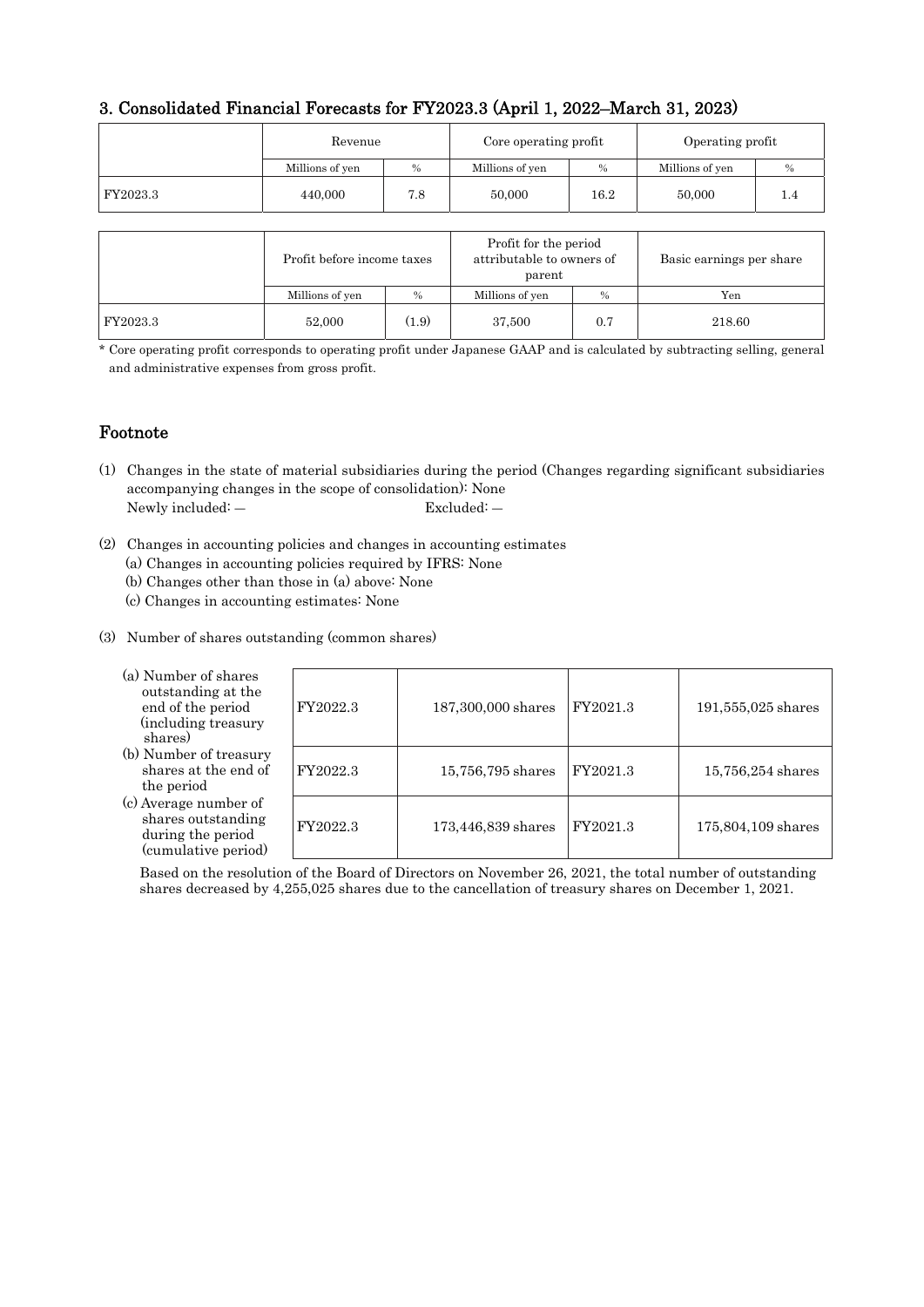### (For Reference) Non-Consolidated Results

## Non-consolidated results for FY2022.3 (April 1, 2021–March 31, 2022)

### (1) Non-consolidated operating results

|                        | Net sales       |        | Operating income |        | Ordinary income |        | Net income      |        |
|------------------------|-----------------|--------|------------------|--------|-----------------|--------|-----------------|--------|
|                        | Millions of yen | $\%$   | Millions of yen  | $\%$   | Millions of yen | $\%$   | Millions of yen | $\%$   |
| FY2022.3               |                 | 12.1   | 12.049           | 2.2    | 40,883          | 60.0   | 67.936          | 259.0  |
| (Ended March 31, 2022) | 217.696         |        |                  |        |                 |        |                 |        |
| FY2021.3               | 194,117         | (16.3) | 11,789           | (35.9) | 25,548          | (18.6) | 18.922          | (27.4) |
| (Ended March 31, 2021) |                 |        |                  |        |                 |        |                 |        |

#### (Percentage figures are changes from the previous fiscal year.)

|                        | Net income per share | Net income per share<br>after full dilution |
|------------------------|----------------------|---------------------------------------------|
|                        | Yen                  | Yen                                         |
| FY2022.3               |                      |                                             |
| (Ended March 31, 2022) | 391.68               |                                             |
| FY2021.3               |                      |                                             |
| (Ended March 31, 2021) | 107.63               |                                             |

### (2) Non-consolidated financial data

|                                    | Total assets    | Net assets      | Shareholders' equity<br>ratio | Net assets per share |
|------------------------------------|-----------------|-----------------|-------------------------------|----------------------|
|                                    | Millions of yen | Millions of yen | $\frac{0}{0}$                 | Yen                  |
| FY2022.3<br>(As of March 31, 2022) | 374,674         | 277,307         | 74.0                          | 1,616.55             |
| FY2021.3<br>(As of March 31, 2021) | 379,165         | 281,249         | 74.2                          | 1,599.84             |

(For reference) Shareholders' equity: FY2022.3 ¥277,307 million FY2021.3 ¥281,249 million

#### \*This flash report is exempt from the auditing procedures by certified public accountants or audit firm.

#### \*Explanation of the Appropriate Use of Performance Forecasts and Other Related Items

Consolidated financial forecasts were prepared based on information available at the time of the announcement and do not represent promises by the Company or its management that these performance figures will be attained. Actual consolidated results may differ from forecasts owing to a wide range of factors.

For items related to consolidated performance forecasts, please refer to page 3.

The materials distributed at the presentation of financial statements and other materials will be posted on the Company's website immediately after the presentation is concluded.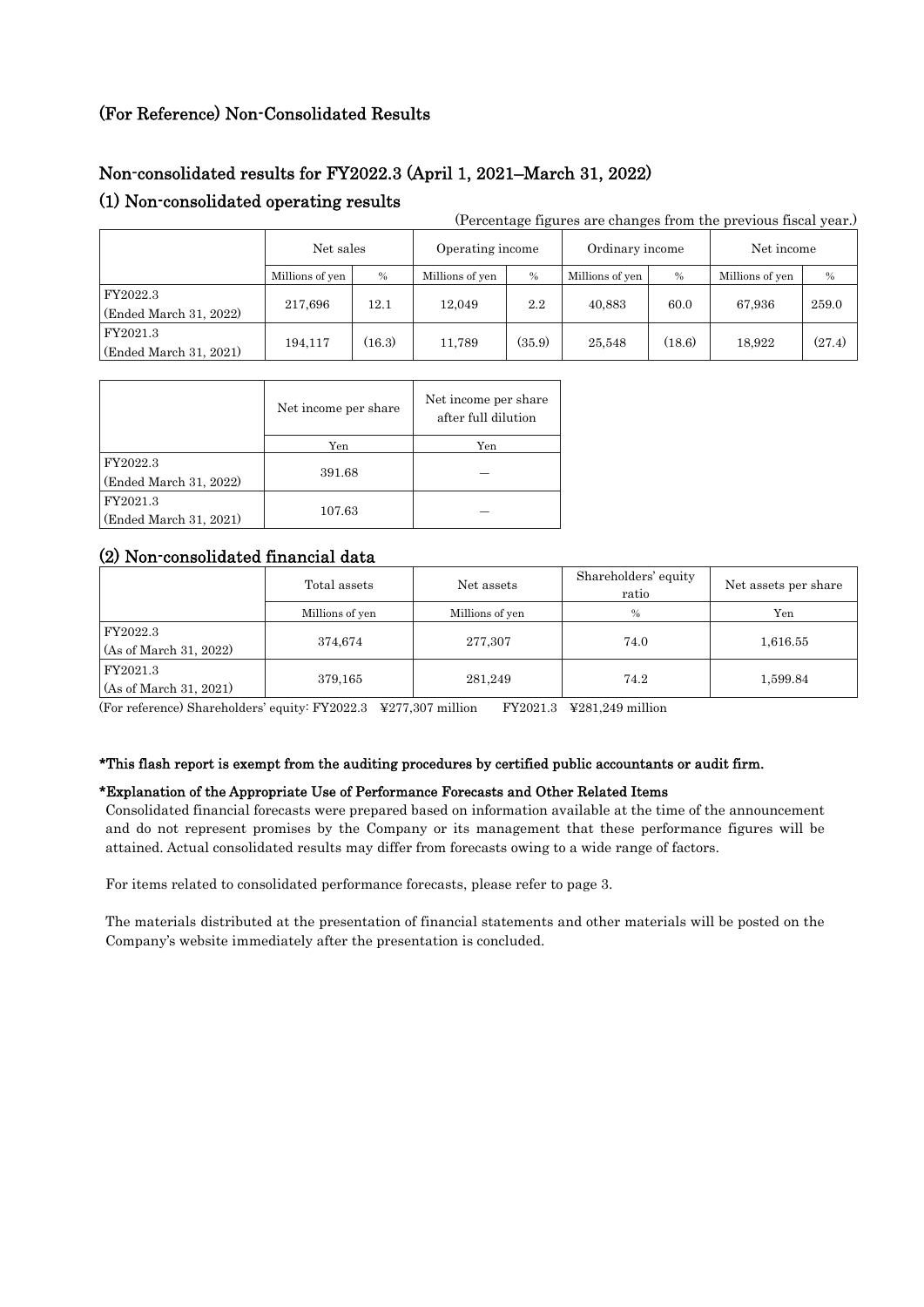Table of Contents of Supplementary Materials

| 1. Management Performance manufactured and contract the person of the Performance of the Performance manufactured and $2$                      |
|------------------------------------------------------------------------------------------------------------------------------------------------|
|                                                                                                                                                |
|                                                                                                                                                |
|                                                                                                                                                |
|                                                                                                                                                |
|                                                                                                                                                |
|                                                                                                                                                |
| Consolidated Statement of Income and Consolidated Statement of Comprehensive Income $\cdots\cdots\cdots\cdots\cdots\cdots\cdots\otimes$<br>(2) |
|                                                                                                                                                |
|                                                                                                                                                |
|                                                                                                                                                |
|                                                                                                                                                |
| Additional Information www.www.www.www.www.www.www.www.www.wali                                                                                |
|                                                                                                                                                |
|                                                                                                                                                |
|                                                                                                                                                |
|                                                                                                                                                |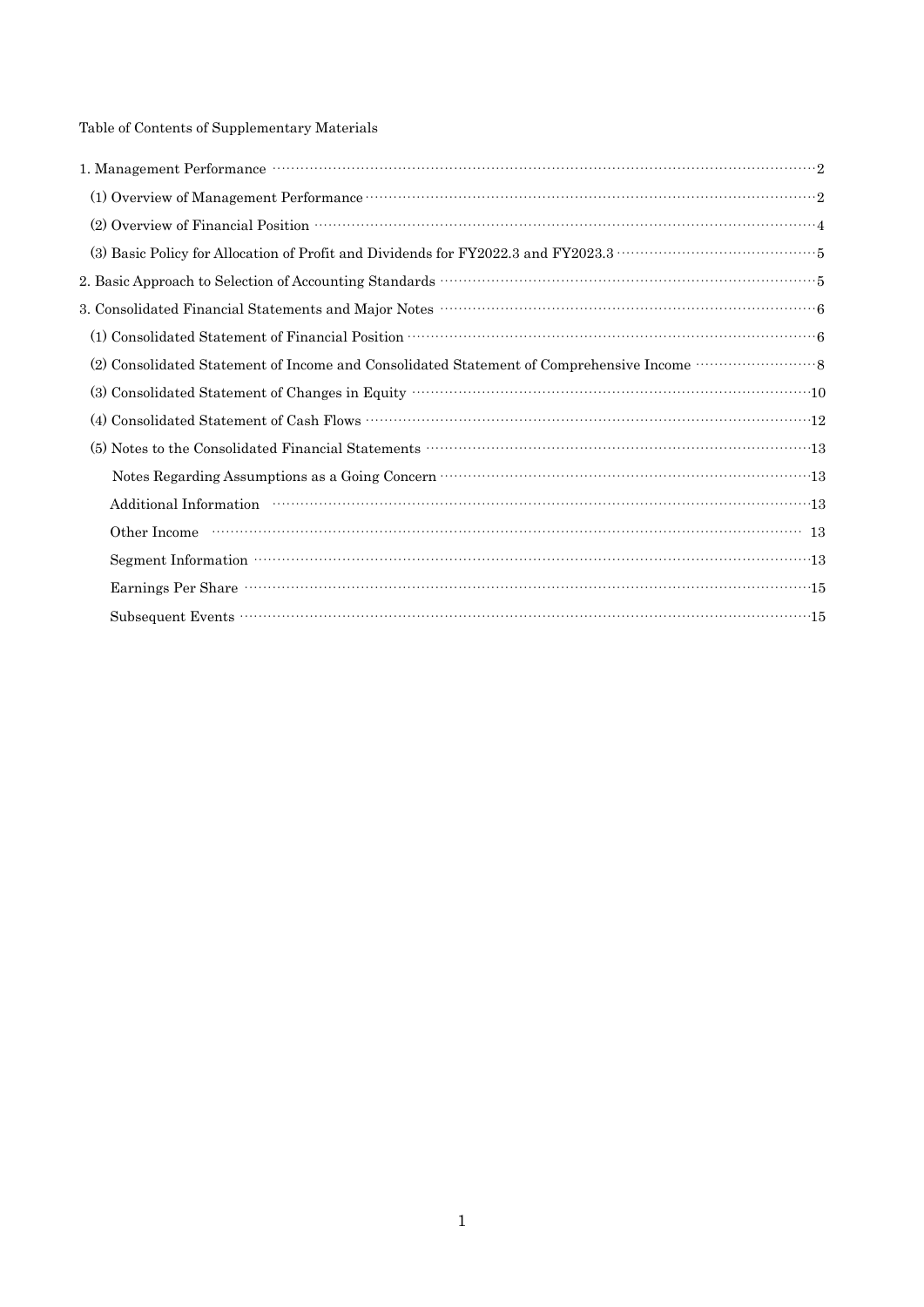#### 1. Management Performance

### (1) Overview of Management Performance

### 1. Review of the Fiscal Year (FY2022.3)

The business environment in the fiscal year ended March 31, 2022, was characterized by the recovery trend after the sharp slowdown in the global economy in 2020 caused by the COVID-19 pandemic due to progress with vaccination programs and with support from fiscal and monetary policies in each country. At the same time, the outlook for business conditions remains uncertain as the economic growth has been hampered by the shortage of semiconductors, disrupted supply chains, soaring natural resource prices as well as the impact of Russia's invasion of Ukraine after the end of the fiscal year. The business outlook is similar for the Japanese economy as it is facing the resurgence of infections of the Omicron variant that make it still difficult to forecast when the pandemic will come to an end. To support the continuation of corporate activities under various restrictions, the major issue was to balance efforts to control the spread of infection with socio-economic activities.

In these conditions, the Yamaha Group has been pursuing four key strategies under its medium-term management plan "Make Waves 1.0," with the basic policy of "develop closer ties with customers and society, and boost value creation capabilities." Financial targets were not met due to the restrictions on social activities imposed by the COVID-19 pandemic and the extensive impact on business activities caused by supply chain disruptions. Despite these setbacks, we have made steady progress in the key strategies of "Develop Closer Ties with Customers," "Create New Value," "Enhance Productivity," and "Contribute to Society through Our Business." Consequently, we achieved all of the nonfinancial targets that were first set in the previous medium-term management plan: corporate brand value, spreading instrumental music education in emerging countries, and certified timber use.

For the efforts to develop closer ties with customers, while consumer purchasing behavior has been changing substantially, we reinforced customer contact points and strengthened the framework for communicating our product and brand value as the strategy to enhance lifetime value (LTV). One of the key points for contact with the customers is the customer experience sites. During the year we renovated the Nagoya shop following the Ginza shop to make them into experience-oriented brand shops where we communicate the Yamaha world view by providing opportunities for customers to directly engage with our products and to sense the quality. We also responded to the increasing use of ecommerce and social media by mobilizing a dual approach of both physical stores and online initiatives, accelerating our direct value appeal to customers. In addition, we broadened the business domains by securing adoption by the Chinese automakers for our in-vehicle audio systems.

In the key strategy to create new value, the designs of the YDS-150 digital saxophone and THR30IIA Wireless amplifier for guitars were highly acclaimed and both received the DFA Design for Asia Awards in 2021. We also offered various products and services designed to provide solutions to social challenges, including the YVC Series of speakerphones that enable quality remote communication for business and education settings, the Remote Cheerer system enabling concerts, sports, and other various live events to enliven events remotely, and the Distance Viewing of next-generation live viewing service, to be held in a safe and secure manner.

For the key strategy of enhancing productivity, while there were delays in measures to the plan due to the operation suspensions and other disruptions caused by the pandemic conditions, and the need for providing some support services remotely, we made progress in various measures, such as standardizing production control and shifting to smart factories. In India, we set up a new factory and expanded production capacity and the number of models. In addition, the COVID-19 pandemic provided an opportunity for us to accelerate the promotion of new workstyles and the digitization of various procedures to improve work efficiency.

In our drive to contribute to society through our business, we garnered a cumulative total of 1.29 million students to the target of a "cumulative total of 1 million students through promoting instrumental music education in emerging markets." As a result of our efforts to promote the spread of music, we opened the Yamaha Music School Riyadh in November 2021 as the country's first authorized music education facility in the Kingdom of Saudi Arabia. We also achieved the target of "50% certified timber use rate," which was at 52% and exceeding the plan.

In the fiscal year ended March 31, 2022, revenue increased by ¥35,566 million (9.5%) year on year to ¥408,197 million, mainly due to progress in the recovery from the impact of the COVID-19 pandemic, despite continued shortages in the product supply caused by difficulties in procuring semiconductors and disruptions in logistics. Core operating profit increased by ¥2,301 million (5.7%) year on year to ¥43,012 million due to increase in revenue. Profit for the period attributable to owners of parent increased ¥10,640 million (40.0%) year on year to ¥37,255 million.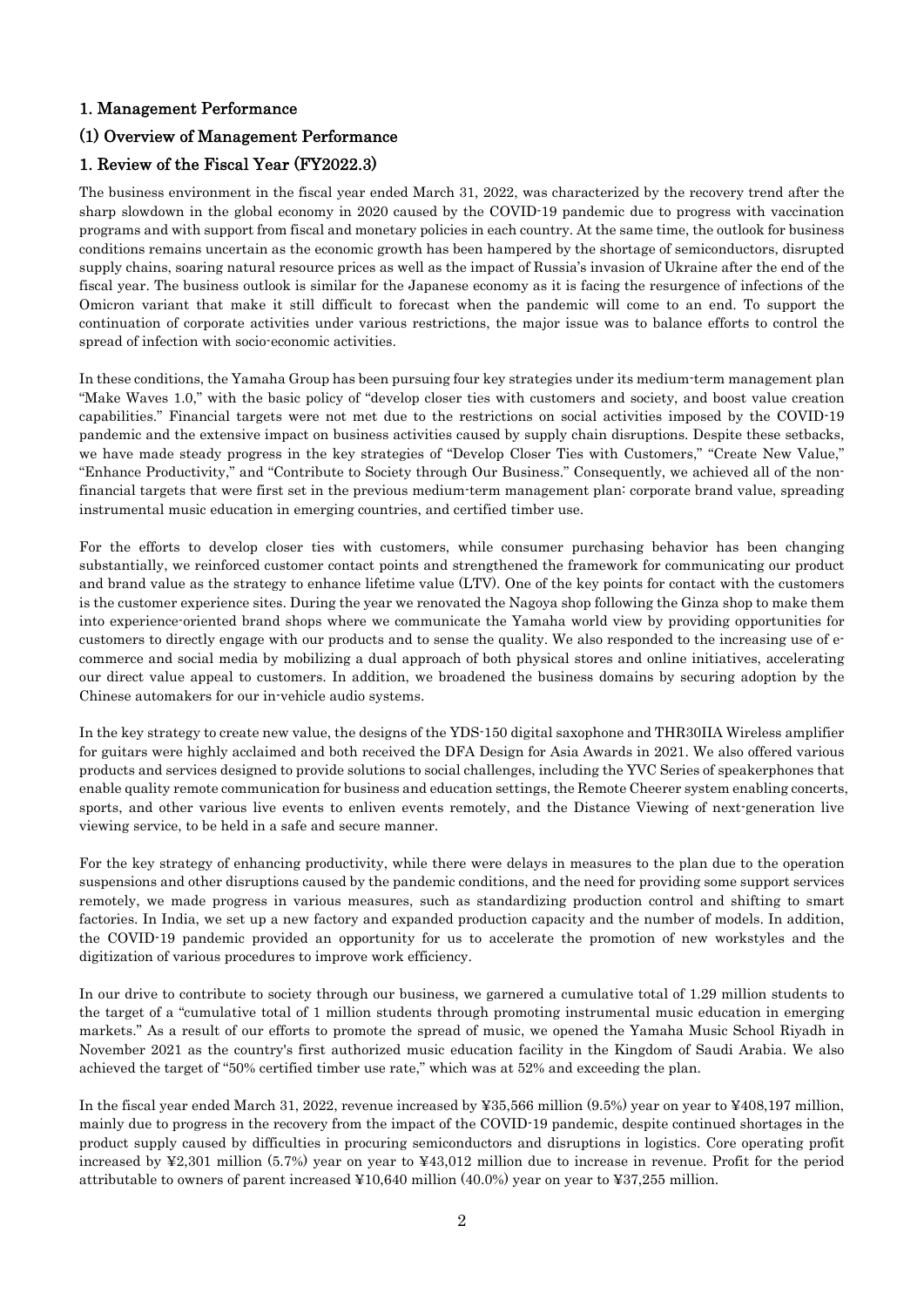Results of operations by segment were as follows:

#### Musical Instruments

Revenue increased in all products as market conditions recovered, despite continued shortages in the product supply due to difficulties in procuring semiconductors such as sound-generating LSIs and disruptions in logistics. Revenue also increased in all regions respectively.

As a result, the musical instruments business posted a revenue increase of ¥37,172 million (15.6%) year on year to ¥276,153 million. Core operating profit increased by ¥4,899 million (15.1%) to ¥37,317 million.

#### Audio Equipment

Revenue of audio equipment and ICT equipment declined due to the significant effect of semiconductor procurement difficulties. Revenue of professional audio equipment increased due to a recovery trend in demand.

As a result, the audio equipment business recorded a revenue decline of ¥6,889 million (-6.6%) year on year to ¥96,924 million. Core operating profit declined by  $\yen 5,531$  million (-78.3%) to  $\yen 1,536$  million.

#### **Others**

Revenue of electronic devices and the automobile interior wood components increased due to the market recovery, but revenue for factory automation (FA) equipment declined.

As a result, revenue of others business overall increased by ¥5,282 million (17.7%) year on year to ¥35,119 million. Core operating profit increased by ¥2,932 million to ¥4,158 million, compared to ¥1,225 million in the previous fiscal year.

#### 2. Forecast for FY2023.3

With regard to the consolidated performance for the fiscal year ending March 31, 2023, although product supply shortages continue due to difficulties in procuring semiconductors, taking into consideration market conditions, especially in the musical instruments business, and the improvement in the product supply conditions, the Company forecasts revenue of ¥440 billion, core operating profit of ¥50 billion, and profit for the period attributable to owners of the parent of ¥37.5 billion.

The forward-looking statements in this flash report contain inherent risks and uncertainties insofar as they are based on future projections and plans that may differ materially from the actual results achieved.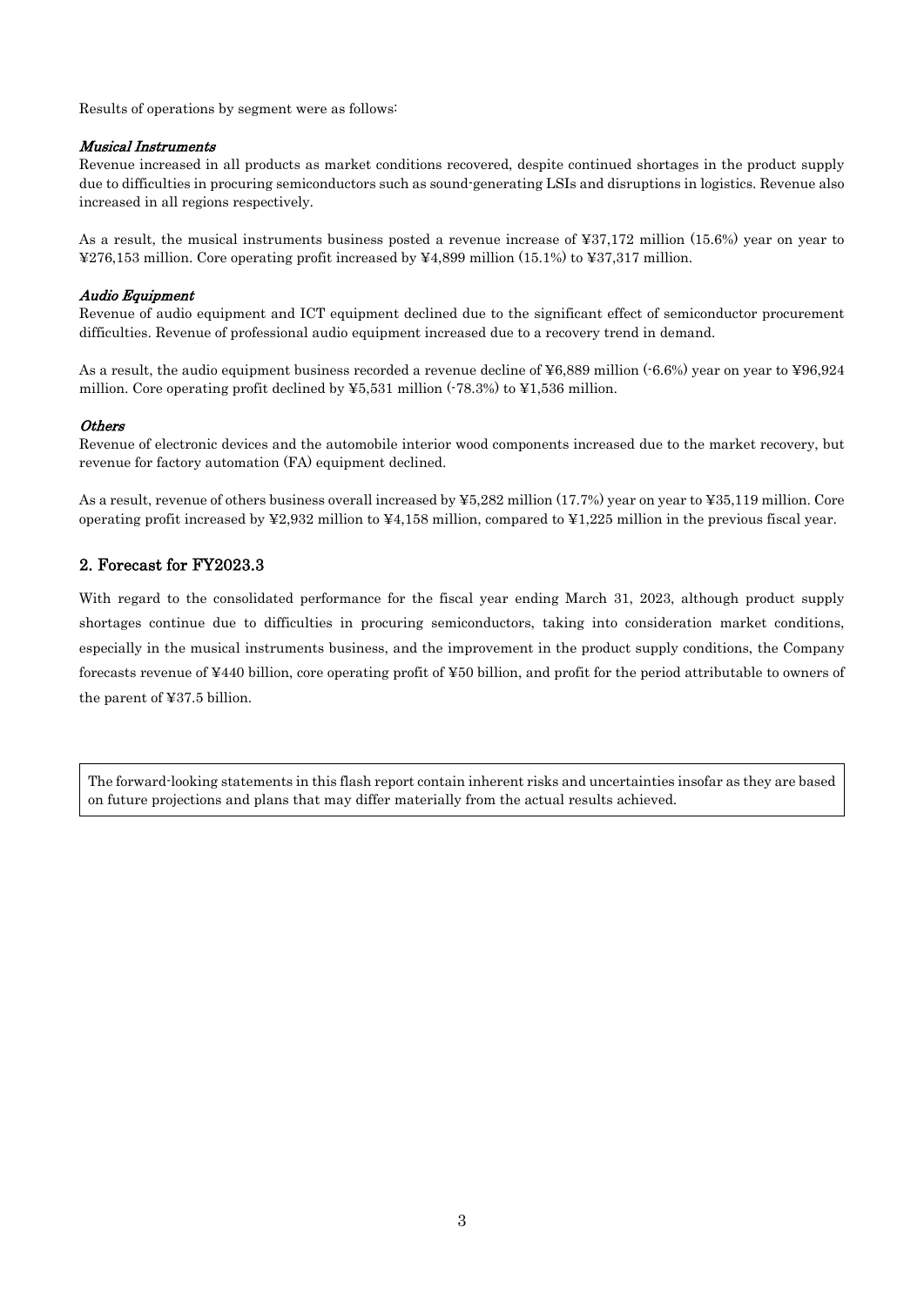### (2) Overview of Financial Position

#### 1. Consolidated Financial Position

Total assets at the end of the fiscal year amounted to ¥580,927 million, an increase of ¥23,310 million (4.2%) from ¥557,616 million at the end of the previous fiscal year.

Current assets increased ¥61,573 million (20.4%) from the end of the previous fiscal year to ¥362,676 million, and noncurrent assets decreased ¥38,262 million (14.9%) to ¥218,250 million. In current assets, cash and cash equivalents increased and inventories increased due to an increase in raw materials as a result of production delays in some products caused by shortage of semiconductor components and other factors, as well as the impact of foreign exchange rate fluctuations. In non-current assets, financial assets decreased due to the sale of investment securities.

Total liabilities at the end of the fiscal year were ¥164,999 million, an increase of ¥4,332 million (2.7%) from ¥160,667 million at the end of the previous fiscal year.

Current liabilities increased ¥25,261 million (25.0%) from the end of the previous fiscal year to ¥126,114 million, and non-current liabilities decreased  $\angle 20.929$  million (35.0%) to  $\angle 38.884$  million. Due to the sale of investment securities income tax payables increased in current liabilities, and deferred tax liabilities decreased in non-current liabilities. Retirement benefit liabilities decreased due to contribution to the retirement benefit trust.

Total equity at the end of the fiscal year amounted to ¥415,927 million, an increase of ¥18,978 million (4.8%) from ¥396,949 million at the end of the previous fiscal year. The overall increase was due to an increase in retained earnings resulting from the recording of profit for the period and an increase in other components of equity resulting from foreign exchange rate fluctuations, which offset a decrease due to the purchase of treasury shares and the cash dividends paid. In addition, capital surplus and retained earnings decreased due to the cancellation of treasury shares.

#### 2. Cash Flows

Cash and cash equivalents (hereinafter, cash) at the end of the fiscal year increased ¥43,150 million (compared to an increase of ¥36,673 million in the previous fiscal year) and stood at ¥172,495 million.

#### Cash Flows from Operating Activities

Net cash provided by operating activities for the fiscal year amounted to ¥36,016 million (compared to net cash provided by operating activities of ¥58,225 million in the previous fiscal year). This net cash inflow was due mainly to the contribution of profit before income taxes.

#### Cash Flows from Investing Activities

Net cash provided by investing activities for the fiscal year amounted to ¥43,707 million (compared to net cash used in investing activities of ¥5,785 million in the previous fiscal year). This net cash inflow was primarily due to the proceeds from the sale and redemption of investment securities.

#### Cash Flows from Financing Activities

Net cash used in financing activities for the fiscal year amounted to ¥44,426 million (compared to net cash used in financing activities of ¥20,602 million in the previous fiscal year). This net cash outflow was primarily due to the purchase of treasury shares and the cash dividends paid.

#### 3. Forecasts for FY2023.3

For the fiscal year ending March 31, 2023, the Company forecasts cash flows provided by operating activities of ¥31.0 billion, cash flows used in investing activities of ¥21.0 billion, and a free cash inflow of ¥10.0 billion.

The forward-looking statements in this flash report contain inherent risks and uncertainties insofar as they are based on future projections and plans that may differ materially from the actual results achieved.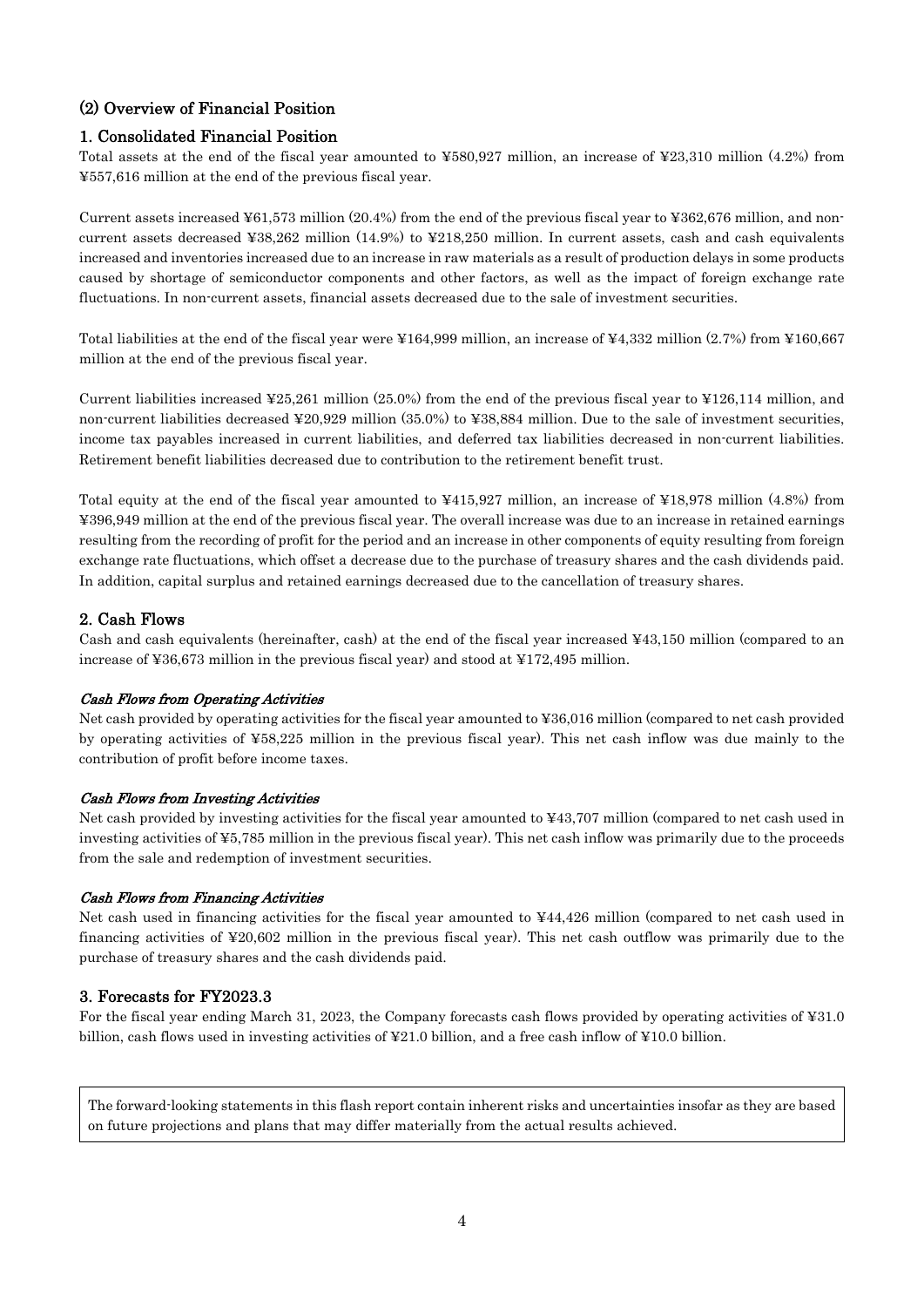### (3) Basic Policy for Allocation of Profit and Dividends for FY2022.3 and FY2023.3

In consideration of the improvement of ROE (Return on equity attributable to owners of parent,) the Company undertakes investments for growth—including R&D, for marketing capabilities and the making of other capital investments—on the basis of its medium-term consolidated profit level, while actively returning profits to shareholders. Taking continuous and steady cash dividends as the basis of its shareholder returns, the Company will implement flexible shareholder returns as it sees fit with the aim of improving its capital efficiency, while giving due consideration to the maintaining of a balance between adequate internal reserves of investment for future growth. The Company will implement shareholder returns with a target consolidated total return ratio of 50% (cumulative amount of mediumterm management plan period).

For the year-end dividend for FY2022.3, the Company decided to pay a regular dividend on its common shares of ¥33.00 per share (¥66.00 per share for the full fiscal year) in view of the above-mentioned policy, its financial position, and other factors. Regarding dividends for the fiscal year ending March 31, 2023, the Company is planning to pay a regular dividend of ¥66.00 per share for the full fiscal year (consisting of an interim dividend of ¥33.00 per share and a yearend dividend of ¥33.00 per share).

The forward-looking statements in this flash report contain inherent risks and uncertainties insofar as they are based on future projections and plans that may differ materially from the actual results achieved.

### 2. Basic Approach to Selection of Accounting Standards

The Yamaha Group has voluntarily adopted the International Financial Reporting Standards (IFRS), with the aims of increasing the feasibility of international comparisons of financial information in financial markets and improving the level of management globally.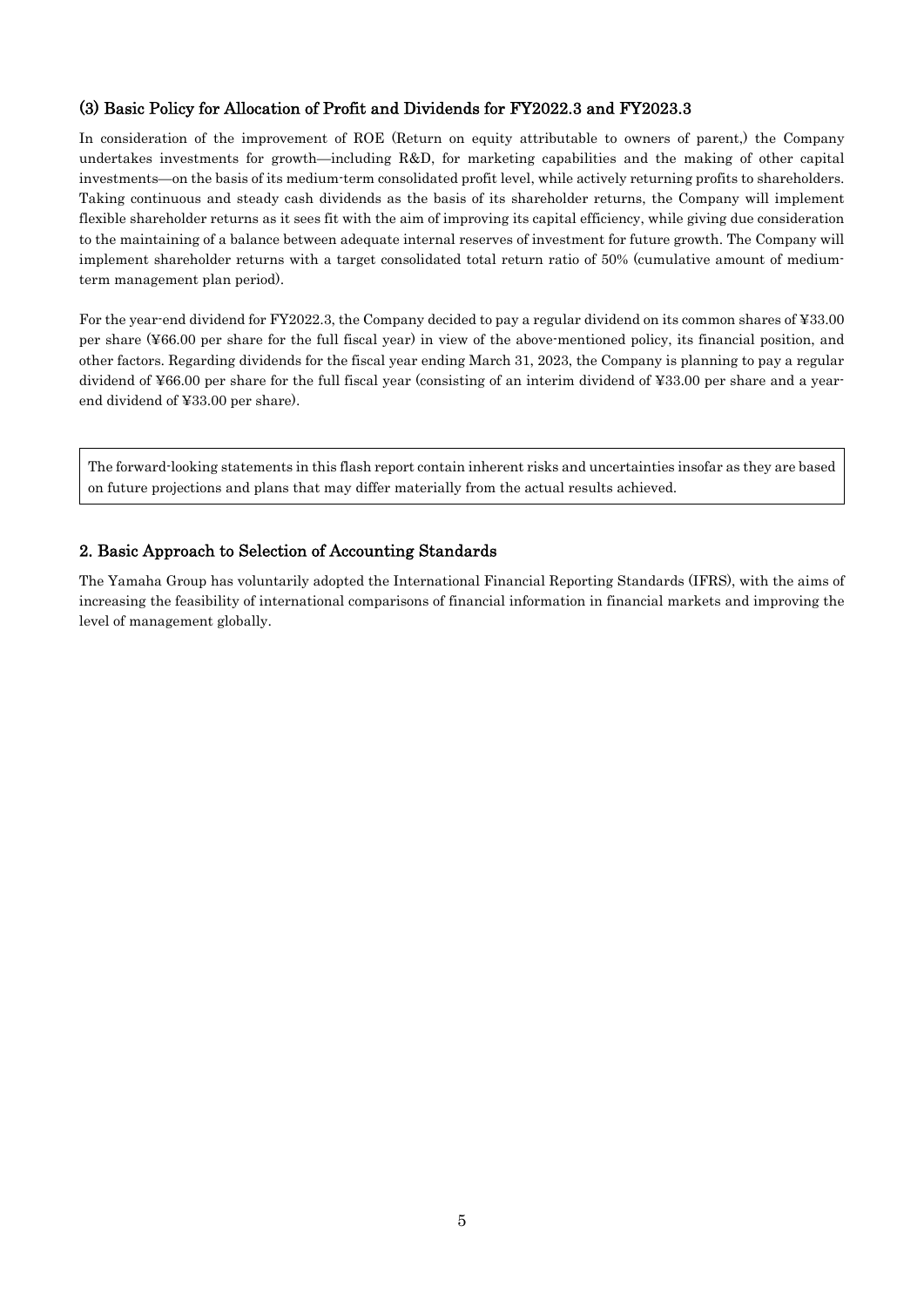# 3. Consolidated Financial Statements and Major Notes

# (1) Consolidated Statement of Financial Position

|                               |                        | (Millions of yen)      |
|-------------------------------|------------------------|------------------------|
|                               | FY2021.3               | FY2022.3               |
|                               | (as of March 31, 2021) | (as of March 31, 2022) |
| Assets                        |                        |                        |
| Current assets                |                        |                        |
| Cash and cash equivalents     | 129,345                | 172,495                |
| Trade and other receivables   | 57,329                 | 60,018                 |
| Other financial assets        | 8,573                  | 4,352                  |
| Inventories                   | 96,803                 | 118,640                |
| Other current assets          | 7,871                  | 7,169                  |
| Subtotal                      | 299,924                | 362,676                |
| Assets held for sale          | 1,179                  |                        |
| Total current assets          | 301,103                | 362,676                |
| Non-current assets            |                        |                        |
| Property, plant and equipment | 96,142                 | 102,898                |
| Right of use assets           | 22,231                 | 21,655                 |
| Goodwill                      | 160                    | 177                    |
| Intangible assets             | 2,529                  | 3,045                  |
| Financial assets              | 120,058                | 70,319                 |
| Deferred tax assets           | 7,407                  | 7,892                  |
| Other non-current assets      | 7,983                  | 12,261                 |
| Total non-current assets      | 256,513                | 218,250                |
| Total assets                  | 557,616                | 580,927                |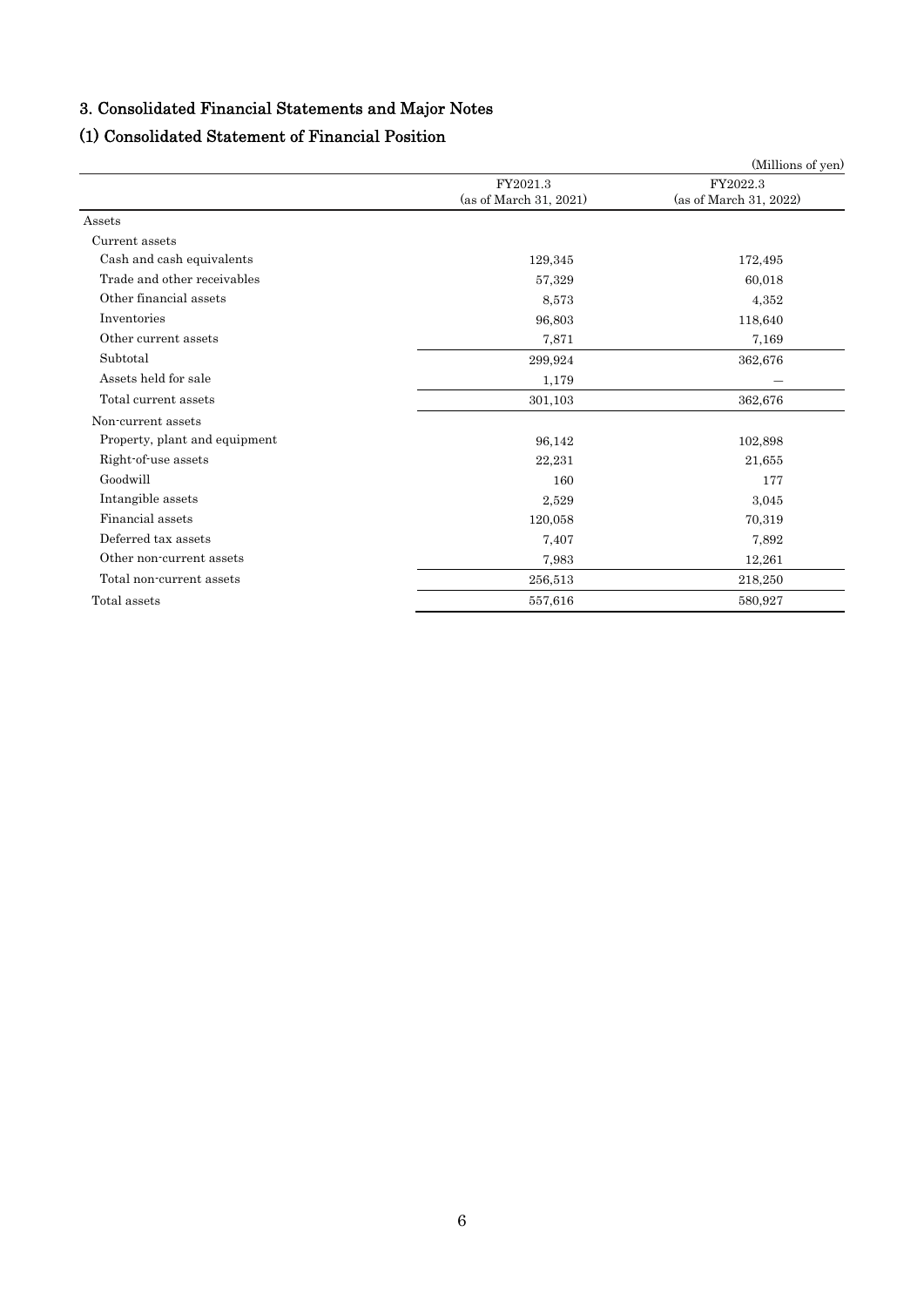|                                         |                                    | (Millions of yen)                  |
|-----------------------------------------|------------------------------------|------------------------------------|
|                                         | FY2021.3<br>(as of March 31, 2021) | FY2022.3<br>(as of March 31, 2022) |
| Liabilities and equity                  |                                    |                                    |
| Liabilities                             |                                    |                                    |
| Current liabilities                     |                                    |                                    |
| Trade and other payables                | 56,915                             | 63,184                             |
| Interest bearing debt                   | 7,980                              | 10,523                             |
| Lease liabilities                       | 5,696                              | 5,727                              |
| Other financial liabilities             | 9,745                              | 10,156                             |
| Income taxes payables                   | 4,045                              | 20,260                             |
| Provisions                              | 1,806                              | 2,086                              |
| Other current liabilities               | 14,664                             | 14,174                             |
| Total current liabilities               | 100,852                            | 126,114                            |
| Non-current liabilities                 |                                    |                                    |
| Interest-bearing debt                   | 387                                |                                    |
| Lease liabilities                       | 14,465                             | 11,647                             |
| Other financial liabilities             | 178                                | 110                                |
| Retirement benefit liabilities          | 22,576                             | 14,544                             |
| Provisions                              | 1,823                              | 2,399                              |
| Deferred tax liabilities                | 18,244                             | 7,954                              |
| Other non-current liabilities           | 2,137                              | 2,228                              |
| Total non-current liabilities           | 59,814                             | 38,884                             |
| Total liabilities                       | 160,667                            | 164,999                            |
| Equity                                  |                                    |                                    |
| Capital stock                           | 28,534                             | 28,534                             |
| Capital surplus                         | 21,430                             | 2,114                              |
| Retained earnings                       | 337,923                            | 397,665                            |
| Treasury shares                         | (65,086)                           | (73, 288)                          |
| Other components of equity              | 73,156                             | 59,746                             |
| Equity attributable to owners of parent | 395,958                            | 414,773                            |
| Non-controlling interests               | 991                                | 1,154                              |
| Total equity                            | 396,949                            | 415,927                            |
| Total liabilities and equity            | 557,616                            | 580,927                            |
|                                         |                                    |                                    |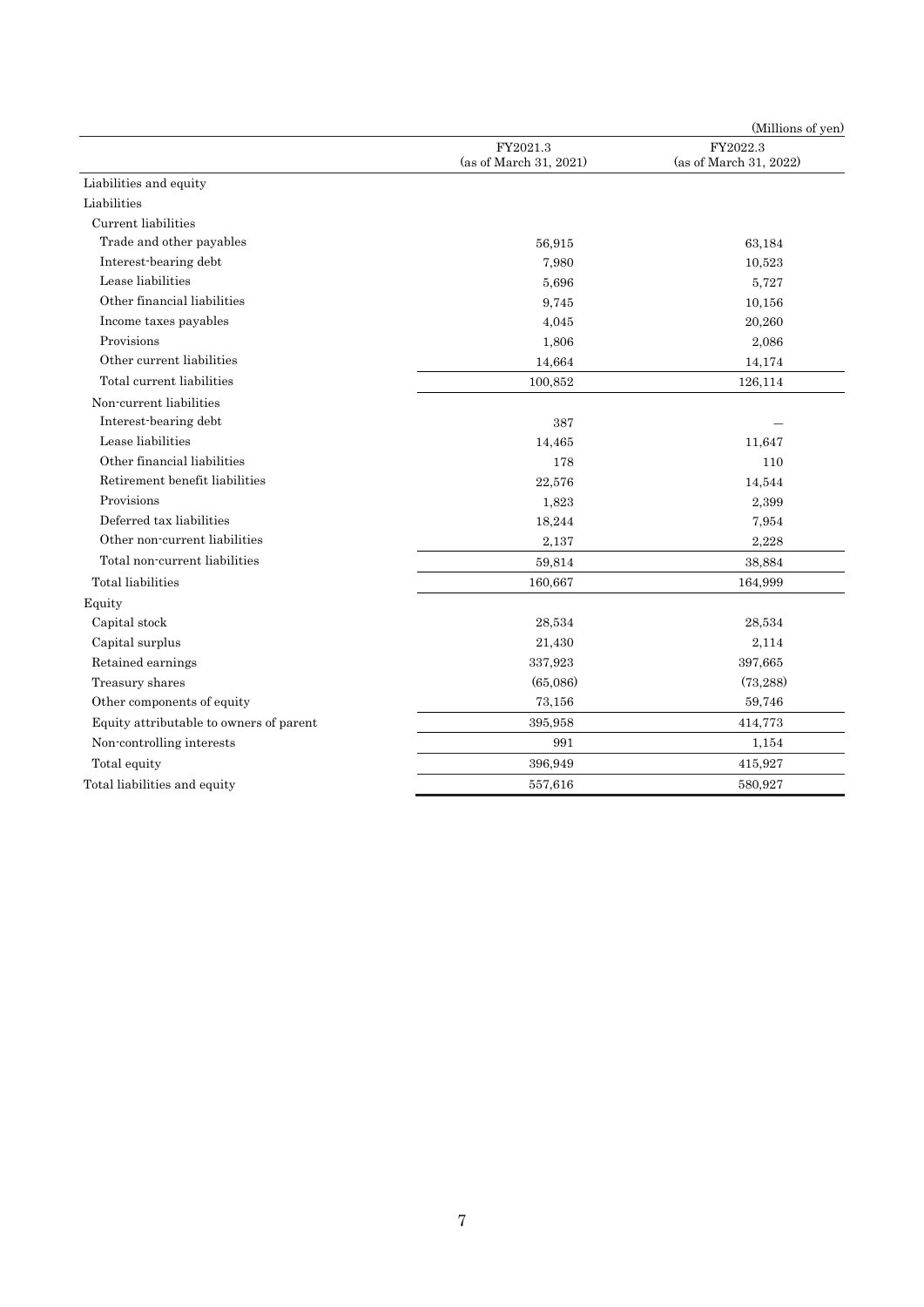# (2) Consolidated Statement of Income and Consolidated Statement of Comprehensive Income

# Consolidated Statement of Income

|                                              |                                                                   | (Millions of yen) |
|----------------------------------------------|-------------------------------------------------------------------|-------------------|
|                                              | FY2021.3                                                          | FY2022.3          |
|                                              | (April 1, 2020 – March 31, 2021) (April 1, 2021 – March 31, 2022) |                   |
| Revenue                                      | 372,630                                                           | 408,197           |
| Cost of sales                                | (229, 720)                                                        | (253, 476)        |
| Gross profit                                 | 142,909                                                           | 154,720           |
| Selling, general and administrative expenses | (102, 198)                                                        | (111,708)         |
| Core operating profit                        | 40,711                                                            | 43,012            |
| Other income                                 | 1,909                                                             | 7,558             |
| Other expenses                               | (7,580)                                                           | (1,250)           |
| Operating profit                             | 35,039                                                            | 49,320            |
| Finance income                               | 3,366                                                             | 5,792             |
| Finance expenses                             | (1, 303)                                                          | (2,102)           |
| Profit before income taxes                   | 37,102                                                            | 53,010            |
| Income taxes                                 | (10, 393)                                                         | (15, 663)         |
| Profit for the period                        | 26,708                                                            | 37,347            |
| Profit for the period attributable to:       |                                                                   |                   |
| Owners of parent                             | 26,615                                                            | 37,255            |
| Non-controlling interests                    | 93                                                                | 92                |
| Earnings per share                           |                                                                   |                   |
| Basic (Yen)                                  | 151.39                                                            | 214.79            |
| Diluted (Yen)                                |                                                                   |                   |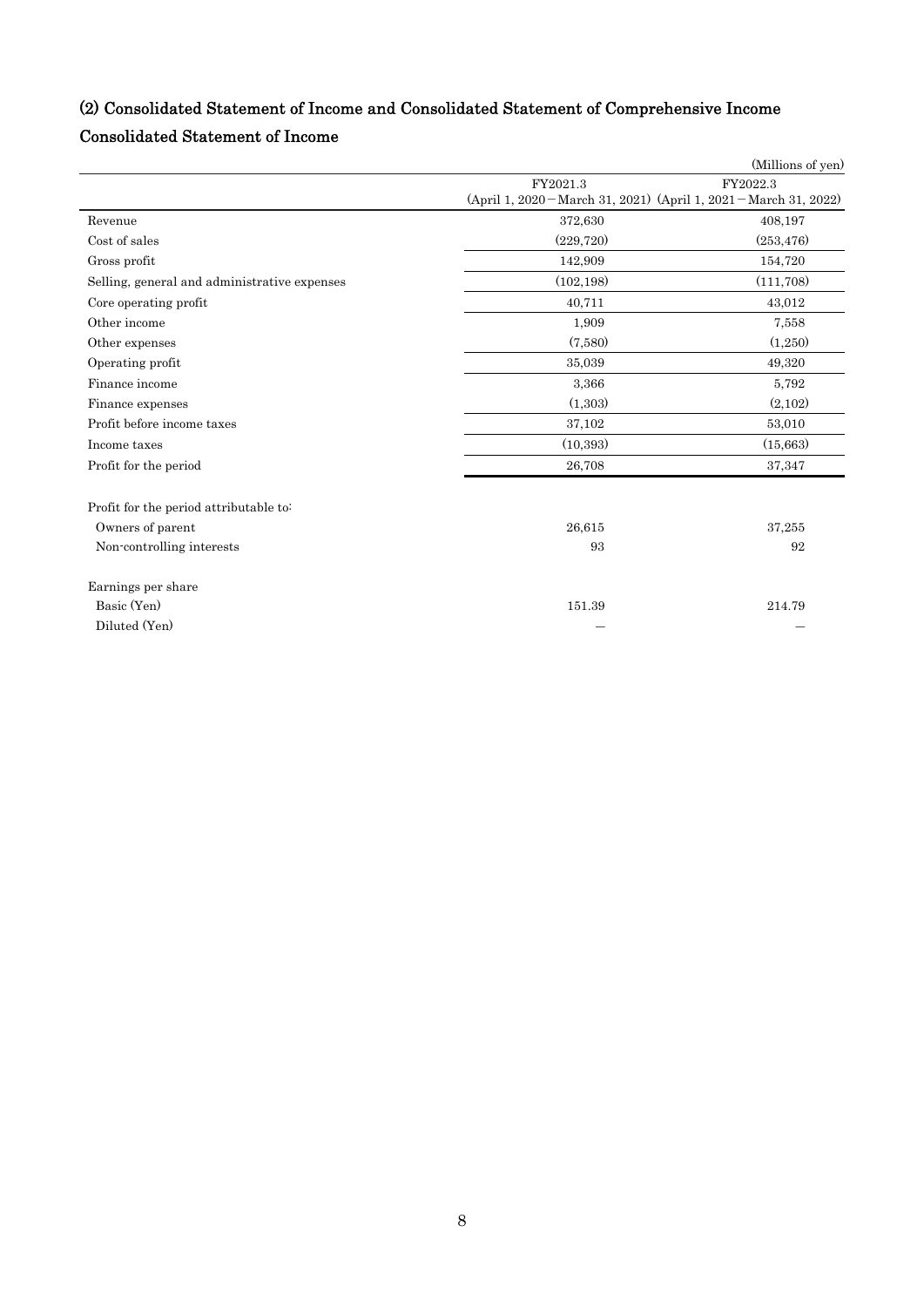# Consolidated Statement of Comprehensive Income

|                                                                               |                                                                               | (Millions of yen) |
|-------------------------------------------------------------------------------|-------------------------------------------------------------------------------|-------------------|
|                                                                               | FY2021.3<br>$(April 1, 2020-March 31, 2021)$ $(April 1, 2021-March 31, 2022)$ | FY2022.3          |
| Profit for the period                                                         | 26,708                                                                        | 37,347            |
| Other comprehensive income                                                    |                                                                               |                   |
| Items that will not be reclassified to profit or loss                         |                                                                               |                   |
| Remeasurements of defined benefit plans                                       | 5,687                                                                         | 2,901             |
| Financial assets measured at fair value through other<br>comprehensive income | 37,927                                                                        | (582)             |
| Total items that will not be reclassified to profit or loss                   | 43,614                                                                        | 2,319             |
| Items that may be subsequently reclassified to profit or loss                 |                                                                               |                   |
| Exchange differences on translation of foreign operations                     | 12,037                                                                        | 19,077            |
| Gain or loss on cash flow hedges                                              | (191)                                                                         | (221)             |
| Total items that may be subsequently reclassified to profit or<br>loss        | 11,846                                                                        | 18,856            |
| Total other comprehensive income                                              | 55,460                                                                        | 21,175            |
| Comprehensive income for the period                                           | 82,169                                                                        | 58.523            |
| Comprehensive income for the period attributable to:                          |                                                                               |                   |
| Owners of parent                                                              | 81,993                                                                        | 58,290            |
| Non-controlling interests                                                     | 175                                                                           | 232               |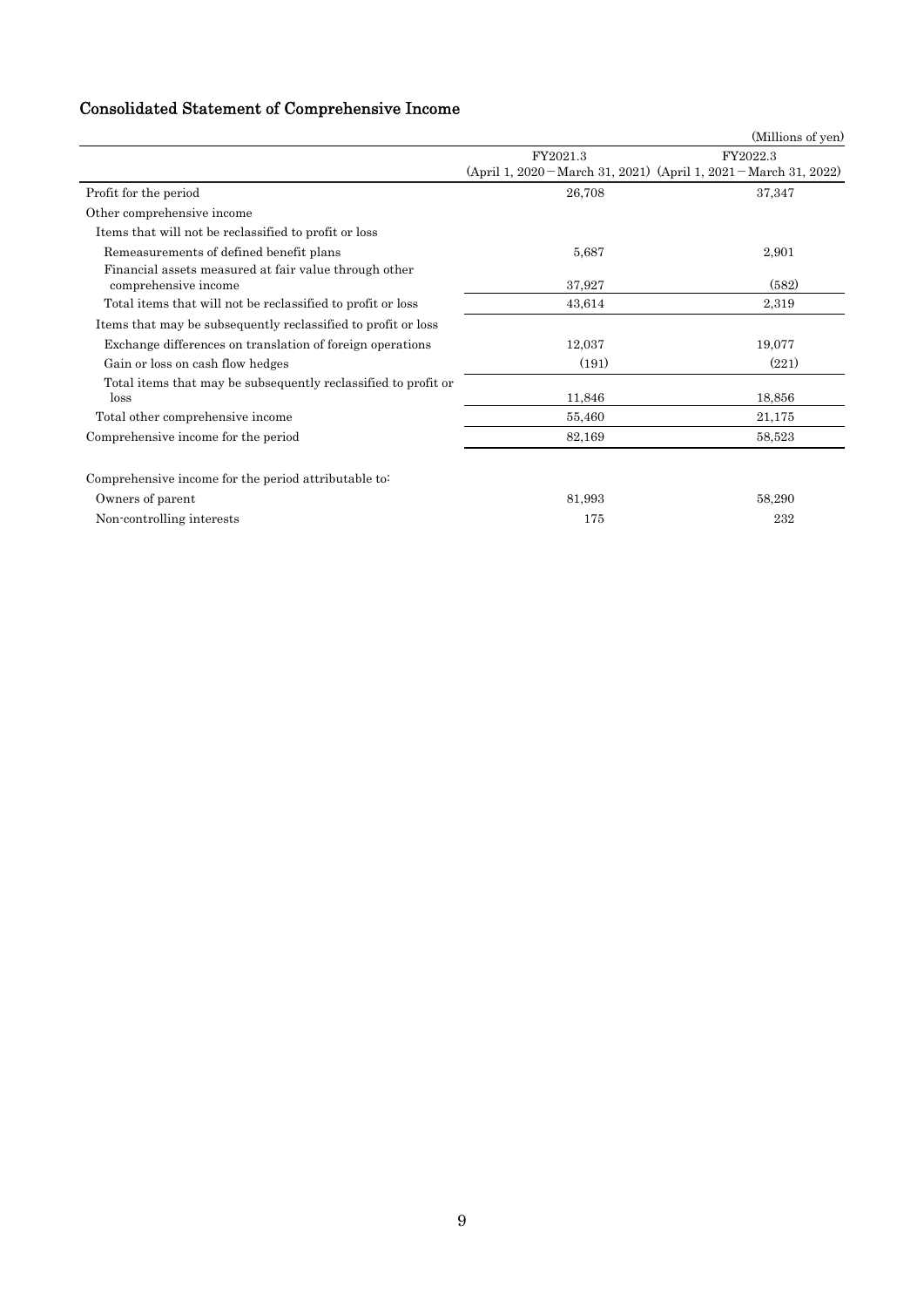# (3) Consolidated Statement of Changes in Equity

FY2021.3 (April 1, 2020−March 31, 2021)

|                                      |                                         |                |          |          |                            |               | <i>(WITHTIONS OF YER)</i> |  |
|--------------------------------------|-----------------------------------------|----------------|----------|----------|----------------------------|---------------|---------------------------|--|
|                                      | Equity attributable to owners of parent |                |          |          |                            |               |                           |  |
|                                      |                                         |                |          |          | Other components of equity |               |                           |  |
|                                      |                                         |                |          |          |                            | Financial     |                           |  |
|                                      |                                         |                |          |          | Remeasure-                 | assets        | Exchange                  |  |
|                                      | Capital                                 | Capital        | Retained | Treasury | ments of                   | measured at   | differences on            |  |
|                                      | stock                                   | surplus        | earnings | shares   | defined benefit            | fair value    | translation of            |  |
|                                      |                                         |                |          |          | plans                      | through other | foreign                   |  |
|                                      |                                         |                |          |          |                            | comprehensive | operations                |  |
|                                      |                                         |                |          |          |                            | income        |                           |  |
| Balance at April 1, 2020             | 28,534                                  | 21,277         | 316.899  | (65,093) |                            | 34,183        | (10, 461)                 |  |
| Profit for the period                |                                         |                | 26,615   |          |                            |               |                           |  |
| Other comprehensive income           |                                         |                |          |          | 5,687                      | 37,927        | 11,955                    |  |
| Total comprehensive income for       |                                         |                |          |          |                            |               |                           |  |
| the period                           |                                         |                | 26,615   |          | 5,687                      | 37,927        | 11,955                    |  |
| Purchase of treasury shares          |                                         |                |          | (9)      |                            |               |                           |  |
| Cancellation of treasury shares      |                                         |                |          |          |                            |               |                           |  |
| Dividends                            |                                         |                | (11,603) |          |                            |               |                           |  |
| Share-based compensation             |                                         | 152            |          | 16       |                            |               |                           |  |
| Changes in the ownership             |                                         |                |          |          |                            |               |                           |  |
| interest of a subsidiary             |                                         |                |          |          |                            |               |                           |  |
| without a loss of control            |                                         | $\overline{0}$ |          |          |                            |               |                           |  |
| Reclassified to retained<br>earnings |                                         | -              | 6,011    |          | (5,687)                    | (324)         |                           |  |
| Total transactions with owners       |                                         | 152            | (5,591)  | 6        | (5,687)                    | (324)         |                           |  |
| Balance at March 31, 2021            | 28,534                                  | 21,430         | 337,923  | (65,086) |                            | 71,786        | 1,494                     |  |

|                                                                                                               |                                     |                                         |           |                 | (WILLHOMS OF YEM) |  |
|---------------------------------------------------------------------------------------------------------------|-------------------------------------|-----------------------------------------|-----------|-----------------|-------------------|--|
|                                                                                                               |                                     | Equity attributable to owners of parent |           |                 |                   |  |
|                                                                                                               | Other components of equity          |                                         |           | Non-controlling |                   |  |
|                                                                                                               | Gain or loss on<br>cash flow hedges | Total                                   | Total     | interests       | Total equity      |  |
| Balance at April 1, 2020                                                                                      | 67                                  | 23,789                                  | 325,409   | 1,040           | 326,450           |  |
| Profit for the period                                                                                         |                                     |                                         | 26,615    | 93              | 26,708            |  |
| Other comprehensive income                                                                                    | (191)                               | 55,378                                  | 55,378    | 82              | 55,460            |  |
| Total comprehensive income for<br>the period                                                                  | (191)                               | 55,378                                  | 81,993    | 175             | 82,169            |  |
| Purchase of treasury shares                                                                                   | —                                   |                                         | (9)       | -               | (9)               |  |
| Cancellation of treasury shares                                                                               | $\overline{\phantom{0}}$            |                                         |           | -               |                   |  |
| Dividends                                                                                                     |                                     |                                         | (11,603)  | (59)            | (11,663)          |  |
| Share-based compensation                                                                                      | $\overline{\phantom{0}}$            |                                         | 168       | -               | 168               |  |
| Changes in the ownership<br>interest of a subsidiary<br>without a loss of control<br>Reclassified to retained |                                     |                                         | $\Omega$  | (165)           | (165)             |  |
| earnings                                                                                                      | $\qquad \qquad$                     | (6,011)                                 |           | -               |                   |  |
| Total transactions with owners                                                                                | —                                   | (6,011)                                 | (11, 444) | (225)           | (11,669)          |  |
| Balance at March 31, 2021                                                                                     | (123)                               | 73,156                                  | 395,958   | 991             | 396,949           |  |

(Millions of yen)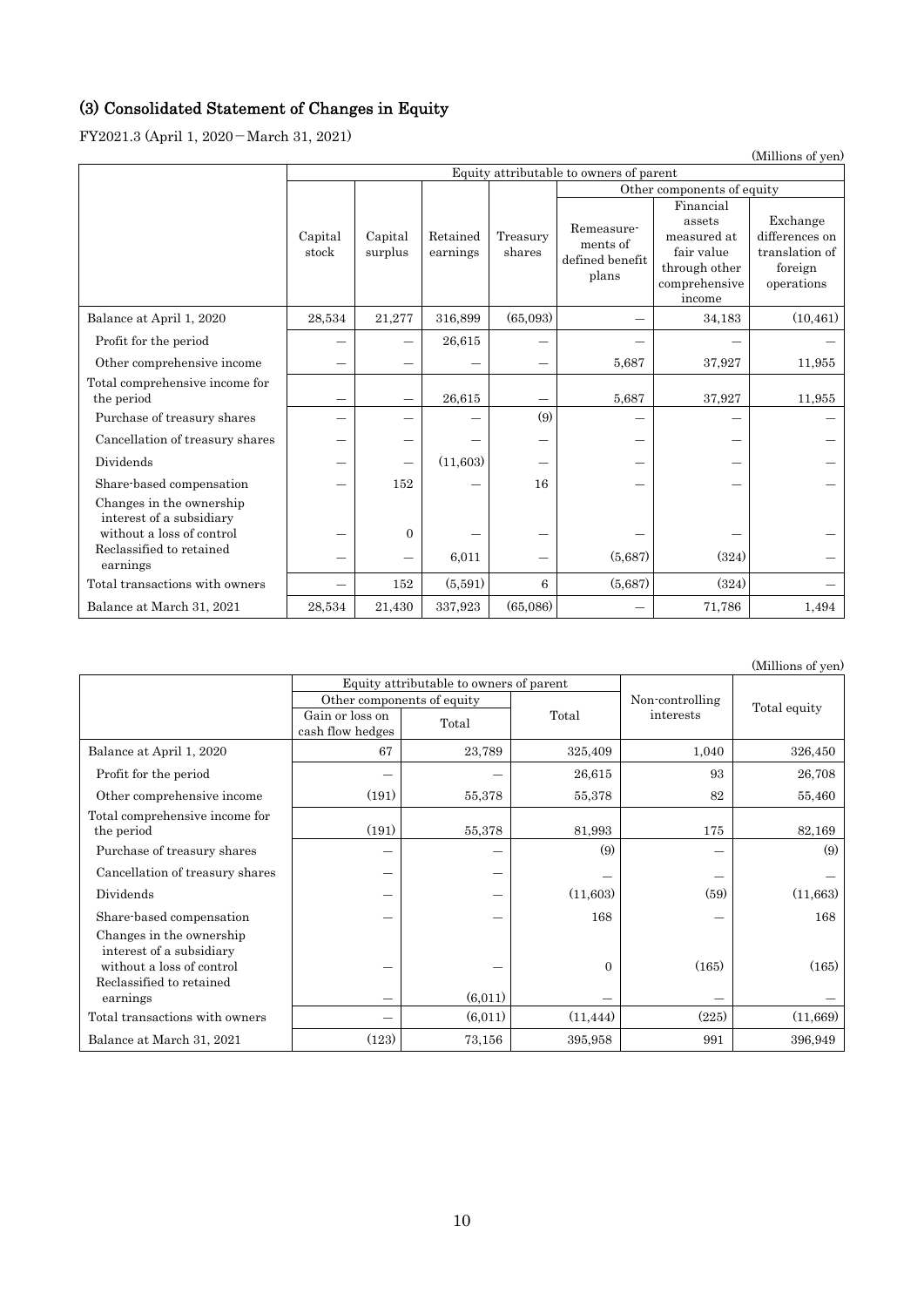### FY2022.3 (April 1, 2021−March 31, 2022)

(Millions of yen)

|                                                                                                               |                  |                    |                      |                    | Equity attributable to owners of parent            |                                                                                              |                                                                       |
|---------------------------------------------------------------------------------------------------------------|------------------|--------------------|----------------------|--------------------|----------------------------------------------------|----------------------------------------------------------------------------------------------|-----------------------------------------------------------------------|
|                                                                                                               |                  |                    |                      |                    |                                                    | Other components of equity                                                                   |                                                                       |
|                                                                                                               | Capital<br>stock | Capital<br>surplus | Retained<br>earnings | Treasury<br>shares | Remeasure-<br>ments of<br>defined benefit<br>plans | Financial<br>assets<br>measured at<br>fair value<br>through other<br>comprehensive<br>income | Exchange<br>differences on<br>translation of<br>foreign<br>operations |
| Balance at April 1, 2021                                                                                      | 28,534           | 21,430             | 337,923              | (65,086)           |                                                    | 71,786                                                                                       | 1,494                                                                 |
| Profit for the period                                                                                         |                  |                    | 37,255               |                    |                                                    |                                                                                              |                                                                       |
| Other comprehensive income                                                                                    |                  |                    |                      |                    | 2,901                                              | (582)                                                                                        | 18,938                                                                |
| Total comprehensive income for<br>the period                                                                  |                  |                    | 37,255               |                    | 2,901                                              | (582)                                                                                        | 18,938                                                                |
| Purchase of treasury shares                                                                                   |                  |                    |                      | (28,009)           |                                                    |                                                                                              |                                                                       |
| Cancellation of treasury shares                                                                               |                  | (19, 333)          | (457)                | 19,790             |                                                    |                                                                                              |                                                                       |
| Dividends                                                                                                     |                  | —                  | (11,501)             |                    |                                                    |                                                                                              |                                                                       |
| Share-based compensation                                                                                      |                  | 18                 |                      | 16                 |                                                    |                                                                                              |                                                                       |
| Changes in the ownership<br>interest of a subsidiary<br>without a loss of control<br>Reclassified to retained |                  |                    |                      |                    |                                                    |                                                                                              |                                                                       |
| earnings                                                                                                      |                  |                    | 34,445               |                    | (2,901)                                            | (31,544)                                                                                     |                                                                       |
| Total transactions with owners                                                                                |                  | (19,315)           | 22,487               | (8,201)            | (2,901)                                            | (31,544)                                                                                     |                                                                       |
| Balance at March 31, 2022                                                                                     | 28,534           | 2,114              | 397,665              | (73, 288)          |                                                    | 39.659                                                                                       | 20,432                                                                |

|                                                                                                               |                                     |                                         |           |                 | (Millions of yen) |  |
|---------------------------------------------------------------------------------------------------------------|-------------------------------------|-----------------------------------------|-----------|-----------------|-------------------|--|
|                                                                                                               |                                     | Equity attributable to owners of parent |           |                 |                   |  |
|                                                                                                               | Other components of equity          |                                         |           | Non-controlling | Total equity      |  |
|                                                                                                               | Gain or loss on<br>cash flow hedges | Total                                   | Total     | interests       |                   |  |
| Balance at April 1, 2021                                                                                      | (123)                               | 73,156                                  | 395,958   | 991             | 396,949           |  |
| Profit for the period                                                                                         |                                     |                                         | 37,255    | 92              | 37,347            |  |
| Other comprehensive income                                                                                    | (221)                               | 21,035                                  | 21,035    | 139             | 21,175            |  |
| Total comprehensive income for<br>the period                                                                  | (221)                               | 21,035                                  | 58,290    | 232             | 58,523            |  |
| Purchase of treasury shares                                                                                   |                                     |                                         | (28,009)  |                 | (28,009)          |  |
| Cancellation of treasury shares                                                                               | --                                  |                                         |           |                 |                   |  |
| Dividends                                                                                                     | -                                   |                                         | (11,501)  | (68)            | (11,570)          |  |
| Share-based compensation                                                                                      | -                                   |                                         | 34        | -               | 34                |  |
| Changes in the ownership<br>interest of a subsidiary<br>without a loss of control<br>Reclassified to retained |                                     |                                         |           |                 |                   |  |
| earnings                                                                                                      |                                     | (34, 445)                               |           |                 |                   |  |
| Total transactions with owners                                                                                |                                     | (34, 445)                               | (39, 476) | (68)            | (39, 544)         |  |
| Balance at March 31, 2022                                                                                     | (345)                               | 59,746                                  | 414,773   | 1,154           | 415,927           |  |

 $(Milline of yn)$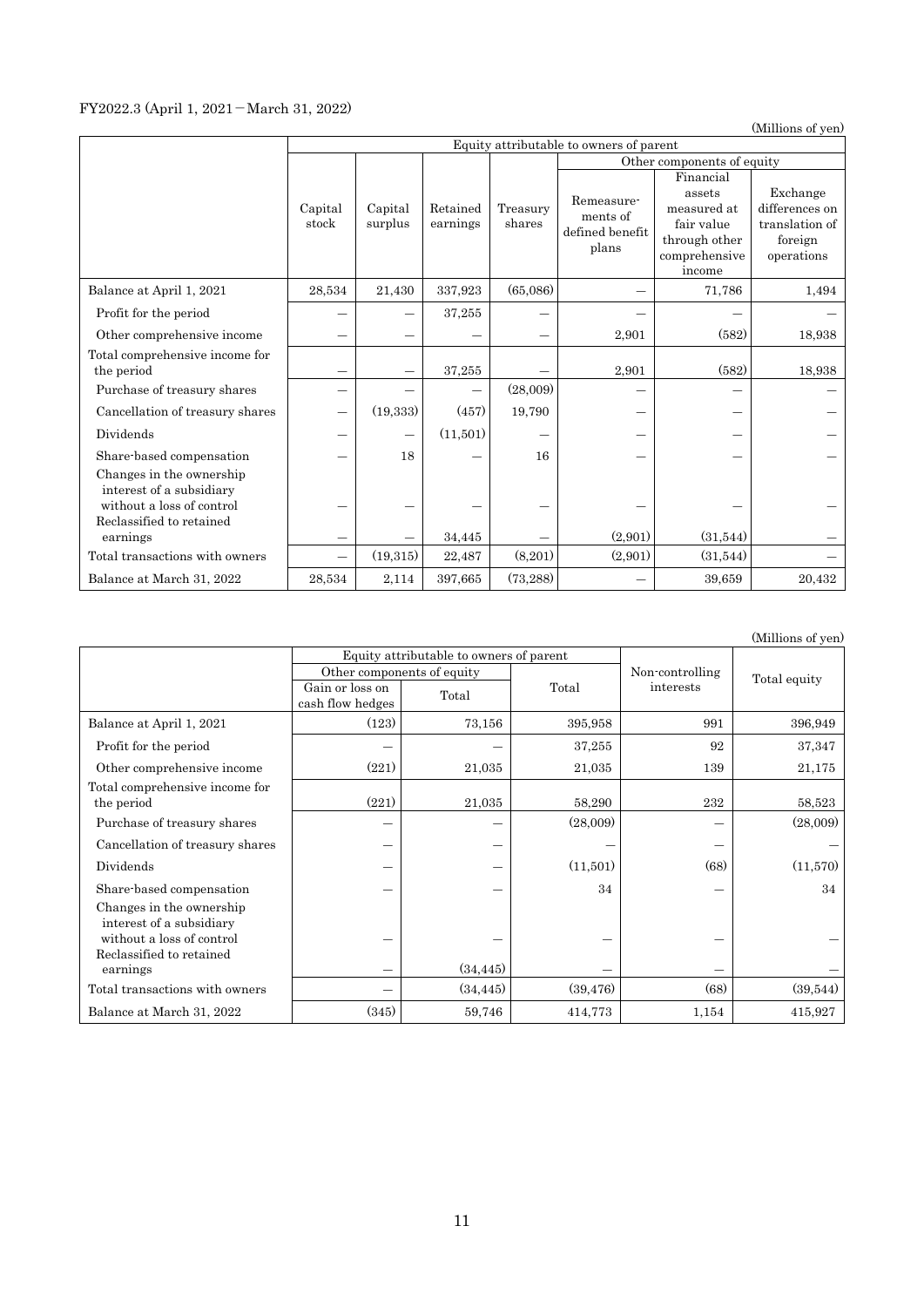# (4) Consolidated Statement of Cash Flows

|                                                                                                                           |                                                                   | (Millions of yen) |
|---------------------------------------------------------------------------------------------------------------------------|-------------------------------------------------------------------|-------------------|
|                                                                                                                           | FY2021.3                                                          | FY2022.3          |
|                                                                                                                           | (April 1, 2020 – March 31, 2021) (April 1, 2021 – March 31, 2022) |                   |
| Cash flows from operating activities:                                                                                     |                                                                   |                   |
| Profit before income taxes                                                                                                | 37,102                                                            | 53,010            |
| Depreciation and amortization                                                                                             | 17,056                                                            | 17,314            |
| Impairment losses (reversal of impairment losses)                                                                         | 3,553                                                             | 322               |
| Finance income and finance expenses                                                                                       | (2,854)                                                           | (3,367)           |
| Loss (gain) on disposal or sales of property, plant and<br>equipment and intangible assets                                | 93                                                                | (4,597)           |
| (Increase) decrease in inventories                                                                                        | 7,666                                                             | (13, 751)         |
| (Increase) decrease in trade and other receivables                                                                        | 3,077                                                             | 582               |
| Increase (decrease) in trade and other payables                                                                           | 3.081                                                             | 3.950             |
| Increase (decrease) in retirement benefit assets and liabilities                                                          | 794                                                               | (8.938)           |
| Increase (decrease) in provisions                                                                                         | (1,232)                                                           | 530               |
| Increase (decrease) in amount payables due to transition to                                                               |                                                                   |                   |
| defined contribution plans                                                                                                | (1, 447)                                                          | (1, 487)          |
| Other, net                                                                                                                | (1,490)                                                           | (245)             |
| Subtotal                                                                                                                  | 65,401                                                            | 43,323            |
| Interest and dividends income received                                                                                    | 3,401                                                             | 4,255             |
| Interest expenses paid                                                                                                    | (565)                                                             | (404)             |
| Income taxes refunded (paid)                                                                                              | (10, 011)                                                         | (11, 158)         |
| Cash flows from operating activities                                                                                      | 58,225                                                            | 36,016            |
| Cash flows from investing activities:                                                                                     |                                                                   |                   |
| Net (increase) decrease in time deposits                                                                                  | 5,007                                                             | 4,850             |
| Purchase of property, plant and equipment and intangible<br>assets                                                        | (12,572)                                                          | (14,530)          |
| Proceeds from sales of property, plant and equipment and                                                                  |                                                                   |                   |
| intangible assets<br>Purchase of investment securities                                                                    | 382<br>(1)                                                        | 6,111<br>(0)      |
| Proceeds from sales and redemption of investment securities                                                               | 1,405                                                             | 47,255            |
| Other, net                                                                                                                | (7)                                                               | 21                |
| Cash flows from investing activities                                                                                      | (5.785)                                                           | 43,707            |
| Cash flows from financing activities:                                                                                     |                                                                   |                   |
| Net increase (decrease) in short-term borrowings                                                                          |                                                                   |                   |
|                                                                                                                           | (3,398)                                                           | 679               |
| Proceeds from long-term borrowings                                                                                        | 795                                                               | 955               |
| Repayments of long-term borrowings                                                                                        |                                                                   | (449)             |
| Repayment of lease liabilities                                                                                            | (6,063)                                                           | (6,022)           |
| Purchase of treasury shares                                                                                               | (9)                                                               | (28,009)          |
| Payments from changes in ownership interests in<br>subsidiaries that do not result in change in scope of<br>consolidation | (165)                                                             |                   |
| Cash dividends paid                                                                                                       | (11,603)                                                          | (11,501)          |
| Cash dividends paid to non-controlling interests                                                                          | (59)                                                              | (68)              |
| Other, net                                                                                                                | (97)                                                              | (8)               |
| Cash flows from financing activities                                                                                      | (20,602)                                                          | (44, 426)         |
| Effect of exchange rate change on cash and cash equivalents                                                               | 4,836                                                             | 7,852             |
| Net increase (decrease) in cash and cash equivalents                                                                      | 36,673                                                            | 43,150            |
| Cash and cash equivalents at beginning of period                                                                          | 92,671                                                            | 129,345           |
| Cash and cash equivalents at end of period                                                                                | 129,345                                                           | 172,495           |
|                                                                                                                           |                                                                   |                   |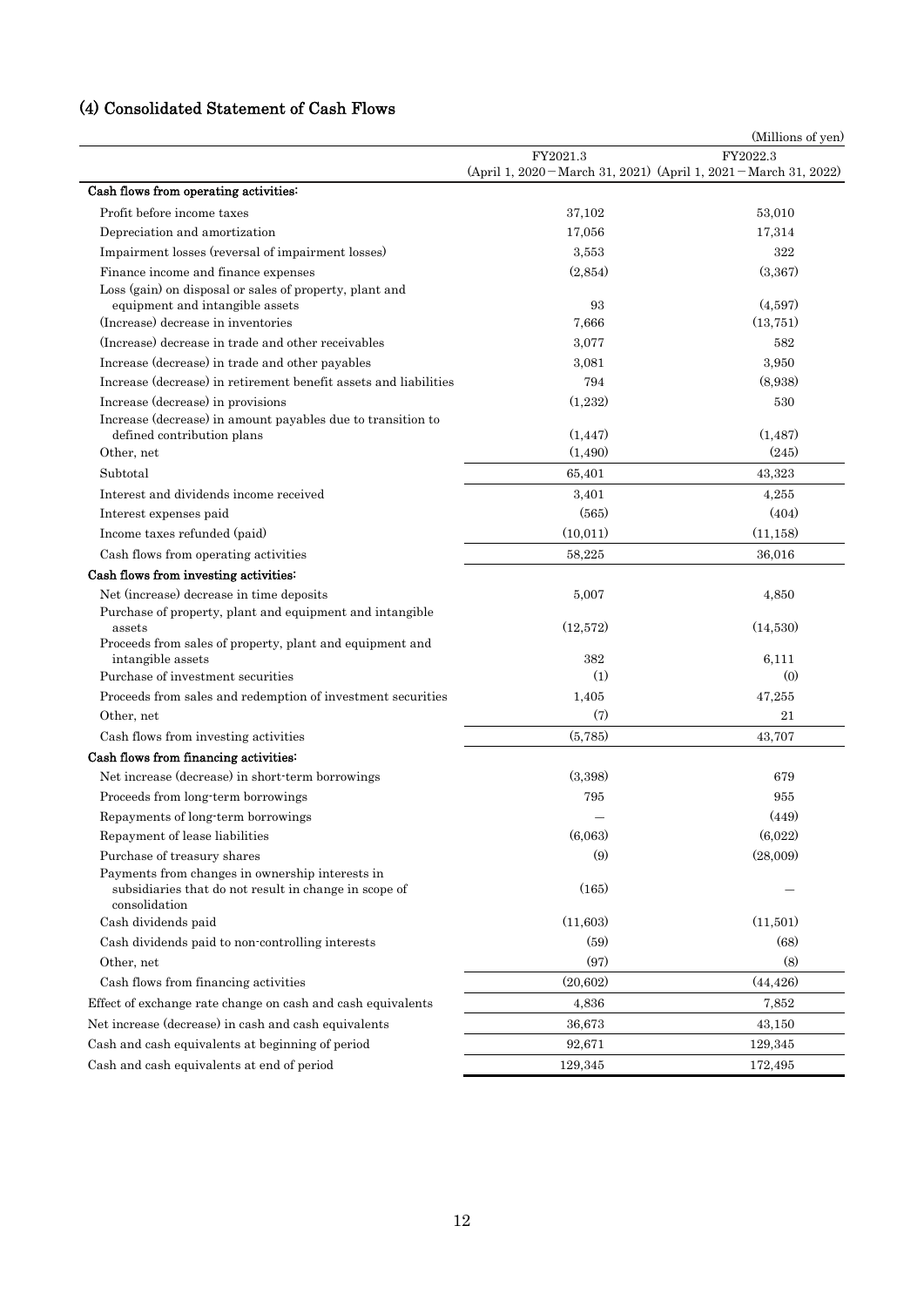#### (5) Notes to the Consolidated Financial Statements

#### Notes Regarding Assumptions as a Going Concern

Not applicable

#### Additional Information

#### Sale of a portion of the shares of Yamaha Motor Co., Ltd.

During the second quarter of the consolidated fiscal year, the Company sold a portion of its holdings of the shares of Yamaha Motor Co., Ltd. The proceeds from this sale, after deduction of commissions and other expenses, amounted to ¥46,087 million. This stock is classified as financial assets measured at fair value through other comprehensive income, and since there is no gain on sales of investment securities from the sale of these shares in the consolidated income statements, the impact on profit for the period is minimal.

#### Contribution to retirement benefit trust

In March 2022, the Company established a retirement benefit trust for a non-funded retirement benefit plan for its employees and contributed ¥10,000 million in cash and cash equivalents. As a result, retirement benefits liabilities decreased by the same amount.

#### Other Income

#### Gain on sales of fixed assets

The Company sold the land (Chuo-ku, Sapporo, Hokkaido), categorized as "Assets held for sale" in the consolidated statement of financial position, to ALJ Sapporo RE2 TMK (Chiyoda-ku, Tokyo) in the first quarter of the fiscal year ended March 31, 2022. As a result of the sale, the Company recorded a gain on sales of fixed assets of ¥4,700 million in other income.

#### Segment Information

#### (1) Summary of reportable segments

The Group's reportable segments are composed of business units that separate financial information can be obtained and are regularly reviewed by the Board of Directors of the Company for the purpose of business performance evaluation and management resource allocation decisions.

The Group's reportable segments, based on its economic features and similarity of products and services, comprise its two principal reportable segments, which are the "musical instruments" and "audio equipment." Other businesses are included in the "others" segment.

The musical instruments segment includes the manufacture and sales of pianos; digital musical instruments; wind, string, and percussion instruments; and other music-related activities. The audio equipment segment includes the manufacture and sales of audio products, professional audio equipment, information and telecommunication equipment, and certain other products. The "others" segment includes electronic devices business, automobile interior wood components, factory automation (FA) equipment, golf products, resort, and certain other lines of business.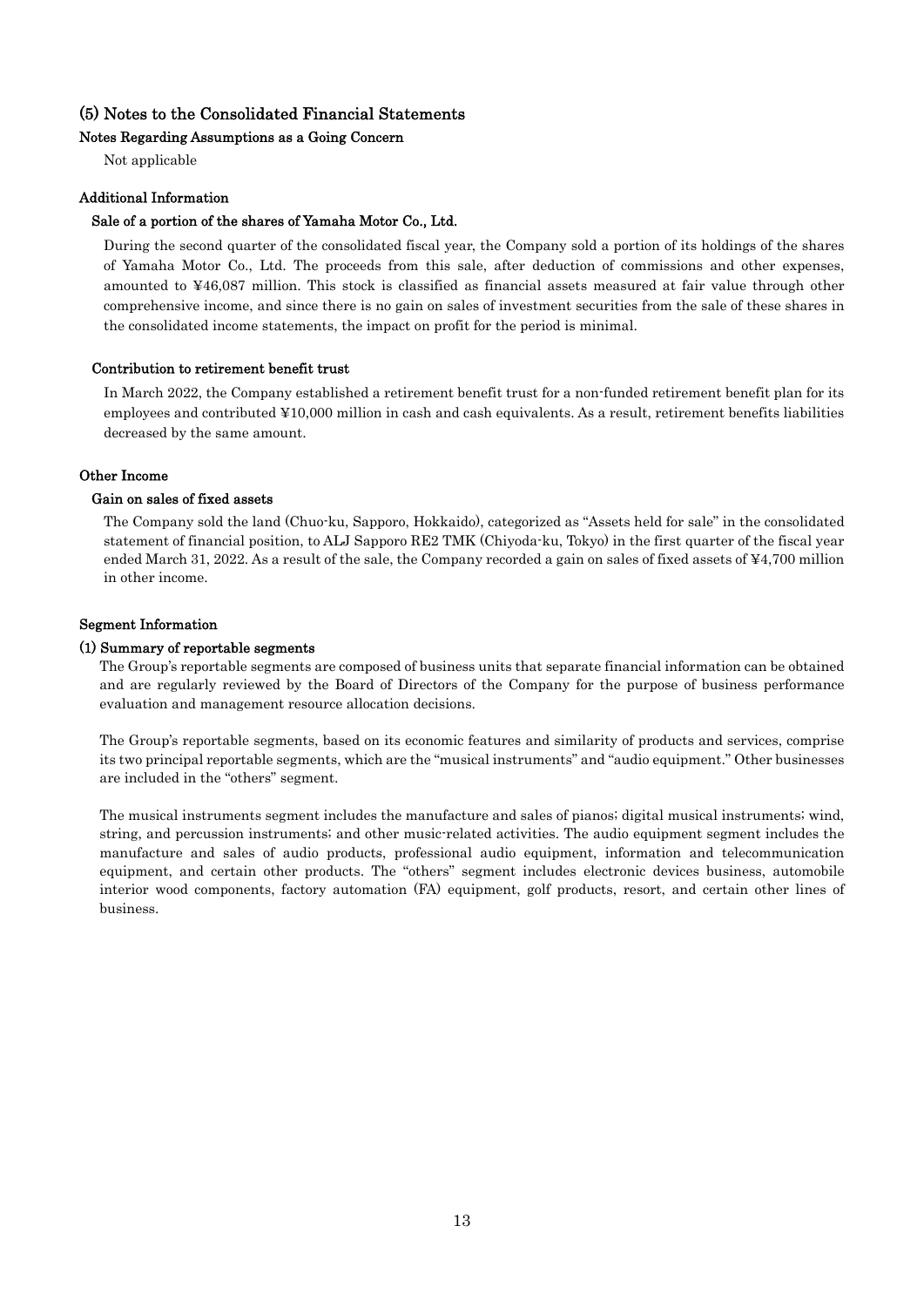#### (2) Reportable segment information

The Group's reportable segment information is as follows.

In addition, the Group reports core operating profit as segment profit. Core operating profit corresponds to operating profit under Japanese GAAP and is calculated by subtracting selling, general and administrative expenses from gross profit.

|                                           |                        |                    |         |        |         |                          | (Millions of yen) |
|-------------------------------------------|------------------------|--------------------|---------|--------|---------|--------------------------|-------------------|
|                                           | Reportable segment     |                    |         |        |         |                          |                   |
|                                           | Musical<br>instruments | Audio<br>equipment | Total   | Others | Total   | Adjustments Consolidated |                   |
| Revenue                                   |                        |                    |         |        |         |                          |                   |
| Revenue from external                     |                        |                    |         |        |         |                          |                   |
| customers                                 | 238,981                | 103,813            | 342,794 | 29,836 | 372,630 |                          | 372,630           |
| Intersegment revenue                      |                        |                    |         | 254    | 254     | (254)                    |                   |
| Total                                     | 238,981                | 103,813            | 342,794 | 30,090 | 372,884 | (254)                    | 372,630           |
| Core operating profit<br>(Segment profit) | 32,417                 | 7,067              | 39,485  | 1,225  | 40,711  |                          | 40,711            |
| Other income                              |                        |                    |         |        |         |                          | 1,909             |
| Other expenses                            |                        |                    |         |        |         |                          | (7,580)           |
| Operating profit                          |                        |                    |         |        |         |                          | 35,039            |
| Finance income                            |                        |                    |         |        |         |                          | 3,366             |
| Finance expenses                          |                        |                    |         |        |         |                          | (1,303)           |
| Profit before income taxes                |                        |                    |         |        |         |                          | 37,102            |

FY2021.3 (April 1, 2020−March 31, 2021)

Note: Intersegment revenue is based on the prevailing market price.

FY2022.3 (April 1, 2021−March 31, 2022)

|                            |                        |                    |         |        |         |                 | (Millions of yen)        |
|----------------------------|------------------------|--------------------|---------|--------|---------|-----------------|--------------------------|
|                            | Reportable segment     |                    |         |        |         |                 |                          |
|                            | Musical<br>instruments | Audio<br>equipment | Total   | Others | Total   |                 | Adjustments Consolidated |
| Revenue                    |                        |                    |         |        |         |                 |                          |
| Revenue from external      |                        |                    |         |        |         |                 |                          |
| customers                  | 276,153                | 96,924             | 373,077 | 35,119 | 408,197 |                 | 408,197                  |
| Intersegment revenue       |                        |                    |         | 301    | 301     | (301)           |                          |
| Total                      | 276,153                | 96,924             | 373,077 | 35,420 | 408,498 | (301)           | 408,197                  |
| Core operating profit      |                        |                    |         |        |         |                 |                          |
| (Segment profit)           | 37,317                 | 1,536              | 38,854  | 4,158  | 43,012  | $\qquad \qquad$ | 43,012                   |
| Other income               |                        |                    |         |        |         |                 | 7,558                    |
| Other expenses             |                        |                    |         |        |         |                 | (1,250)                  |
| Operating profit           |                        |                    |         |        |         |                 | 49,320                   |
| Finance income             |                        |                    |         |        |         |                 | 5,792                    |
| Finance expenses           |                        |                    |         |        |         |                 | (2,102)                  |
| Profit before income taxes |                        |                    |         |        |         |                 | 53,010                   |

Note: Intersegment revenue is based on the prevailing market price.